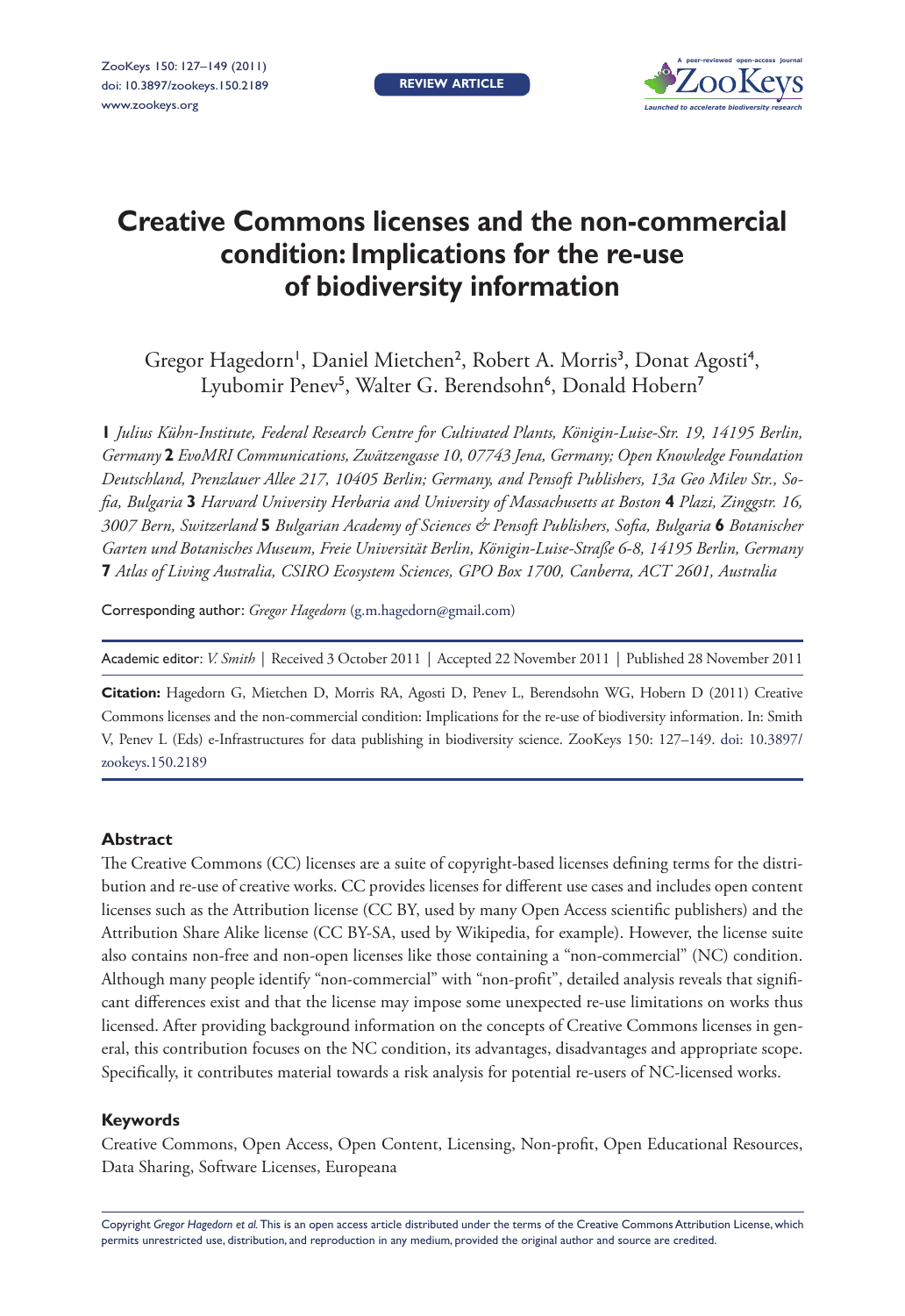# **Copyright, Science, and Education**

Copyright is a state-guaranteed right given to creators of "literary and artistic works" (see Art. 2 (1) of the Berne Convention, World Intellectual Property Organisation 1979) to control the reproduction, distribution, adaptation or translation of their works. The term "work" includes a wide array of forms of intellectual creations, including text, photographs, diagrams, maps, movies, etc. To be eligible for copyright, a work must be original, individual, singular and new (see, e.g., Agosti and Egloff 2009).

Copyright typically lasts 50 to 70 years after the death of the last contributor of a work. Under the standard term in the European Union ("life plus 70 years") even very old works may require individual negotiations with the rights owners before they can be made accessible digitally or parts of them re-used in a new context. If contractual arrangements between contributors of a work and the death year of at least one potential rights owner are unknown, only works before perhaps 1871 can reasonably be assumed to be in the public domain.

The well-known Biodiversity Heritage Library (BHL, [biodiversitylibrary.org\)](http://www.biodiversitylibrary.org), providing access to the published knowledge about the species of world, has somewhat more favorable conditions. Operating under U.S.A. legislation, most works published before 1923 as well as a significant number of works published between 1923 and 1978 (see Hirtle 2011) are no longer under copyright control. This makes the public domain in the U.S.A. exceptionally rich. After 1978, however, copyright duration has largely been increased to life plus 70 years. A continuing exception is, e.g., that works created by an officer or employee of the United States Government – including, e.g., the Food and Drug Administration and the National Institutes of Health – as part of that person's official duties are in the public domain, irrespective of publication year. However, the success of BHL cannot be simply projected into the future.

For singular cultural works such as poems, novels, paintings, or musical compositions, and where a reproduction concerns major parts of the work, the balance offered by copyright law between the rights of creators and the rights of the public for creativity and innovation is widely considered reasonable. However, the balance may already be questionable when it comes to the creative or even unavoidable (background music or company logos visible in documentary movies) inclusions of fragments of copyrighted works. Increasing IPR management and risk avoidance by companies may create a stifling and suppressive environment (Aoki et al. 2006). In some jurisdictions exceptions for educational activities (Nabhan 2009; Seng 2009; Xalabarder 2009) or fair-use doctrines allow a limited re-use of small excerpts of copyrighted materials (see, e.g., the English Wikipedia). In many other jurisdictions this is, however, not permitted (see, e.g., the German or Japanese Wikipedias), severely limiting non-commercial efforts to provide educational materials.

Ideas, knowledge, inventions, information, or data are intentionally not copyright-protected (see, e.g., World Intellectual Property Organisation 1979). The public interest, e.g., to talk about " $e = mc^{2}$ " prior to 2025 (i.e. 70 years after the death of Einstein) is considered to outweigh the interest of scientists to be rewarded for their work. For the most parts, scien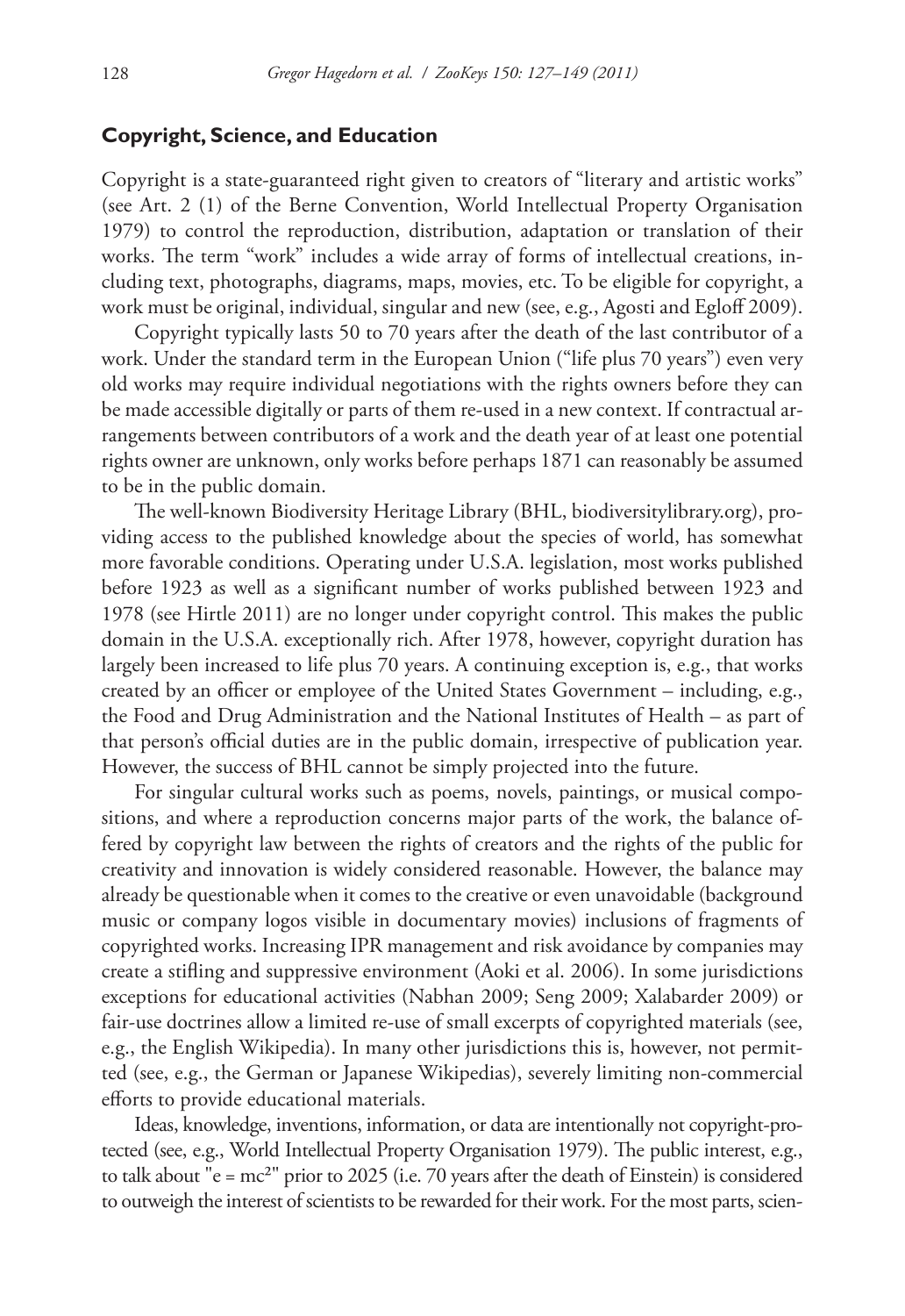tists have traditionally been satisfied with the moral right to be cited for their original work. In addition, technical inventions may also be protected by patents (with a much briefer protection period of mostly 20 years and explicit provisions for knowledge dissemination).

Unfortunately, in science and education, knowledge and data are often intermingled with copyrighted expressions of the same. Many publishers establish barriers to knowledge sharing by asserting copyright on non-copyrightable plain or formal expressions of that knowledge. In the area of biodiversity, often dealing with textually expressed data or data expressed in images, this is a major obstacle. Attempts are under way to establish special procedures to extract and disseminate the – non-copyrightable – knowledge that is included within protected works. One such procedure for textual expressions, operating under principles of Swiss law, is described in Agosti and Egloff (2009). Even more difficult is the situation for drawings, photographs or diagrams. Documentary photographs or drawings are widely granted full copyright status even if they depict entirely factual information that might not itself be copyrightable. In the case of biodiversity knowledge, where much data and knowledge is expressed in these documentary forms, this can be a substantial barrier to knowledge dissemination. Finally, copyright on diagrams may severely diminish the ability of teachers and educators to disseminate knowledge efficiently. For example, the results of publicly funded research on climate change may be published in a scientific journal that does not allow educators or teachers to re-use graphs or other materials for their teaching purposes.

Such problems could best be reduced by implementing appropriate restrictions to copyright protection or by establishing legal licenses for the use of works that serve primarily as expressions of knowledge (including diagrams or documentary photography) for educational or research purposes. Unfortunately, such restrictions can only be introduced by legislative acts and depend therefore on political bargaining.

# **Open**

Fortunately, many individuals and organizations in the scientific field, while legally entitled to complete and century-long copyright control, see advantages in less restrictive terms-of-use. In contrast to cultural works, the primary intent of scientific works is most often the dissemination of knowledge. Increasing this dissemination may thus be a principal goal. Alternatively, it may be seen a secondary goal because it improves the researchers' reputation and the brand recognition of their institutions or research areas – factors that influence future chances of obtaining research funds.

Furthermore, society often funds research to foster innovation and the general welfare, or to address problems of critical societal interest such as climate change. The vast majority of costs for such research are paid up-front by research grants or institutional funds. Trying to generate relatively minute additional income by preventing public access to the results of publicly funded research is considered inappropriate by many.

One approach to increasing dissemination and public access is found in the Open Access (OA) movement, which aims to provide readers with free and unrestricted access to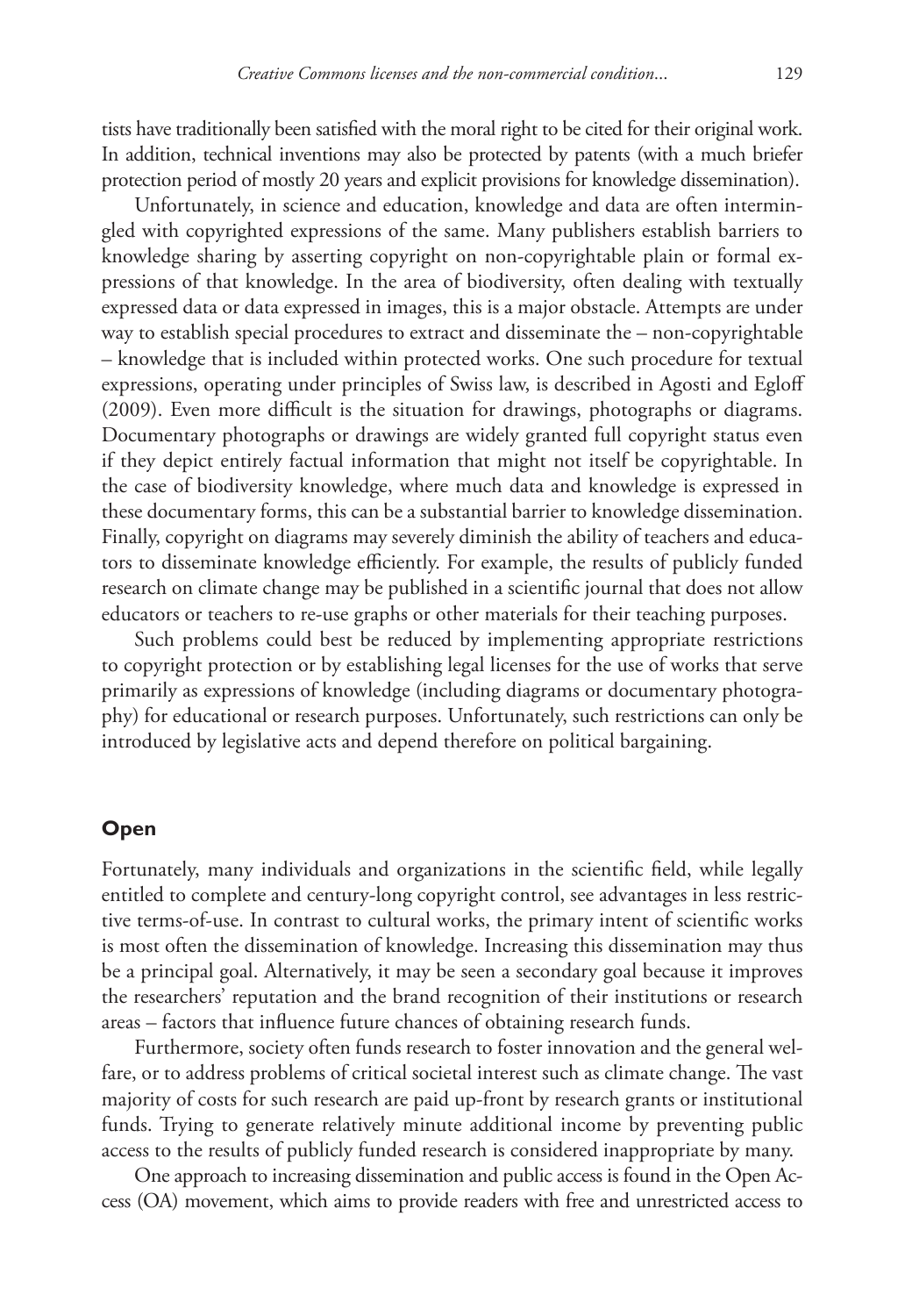the scientific literature (Suber 2004–2010). Publications freely available to the reader are more frequently cited than publications behind a pay wall (Swan 2010). Furthermore, a growing number of funding agencies (see, e.g., Wellcome Trust 2003–2011, or the OA pilot of the Seventh Research Framework Programme, European Commission 2011), as well as the public, are asking for free and open access to the results of publicly-funded research.

The original Bethesda Open Access declaration (Brown et al. 2003) includes the right to create and distribute derivative works. Some OA journals, however, do not grant such rights. Parts of the research community, e.g. some authors choosing an OA journal, consider read-access sufficient. Based on anecdotal evidence, this may in part be because they erroneously believe that permissions for the most typical re-use scenarios (e.g., disseminating lecture materials that include other researcher's published graphs or images on a conference website) are already granted. The majority of Open Access journals today, however, provide licenses that do indeed confer broad re-use rights. This gives the journals significant advantages in dissemination and broadens the researchers' legal re-use options. It greatly simplifies the ways in which future works may build on existing ones (see, e.g., Bourne et al. 2008; MacCallum 2007).

Closely related to the Open Access movement is the Open Educational Resources movement (OER, see, e.g., Wilson-Strydom 2009; Butcher 2011). Clearly, re-use and adaptation rights are vital for educational resources (Keller and Mossink 2008).

Individuals or organizations desiring to grant Open Access and defined community re-use of their creative works can do so by creating their own individual terms-of-use. For the copyright owner and license giver (licensor), this may often appear to be the simplest and safest way to proceed. For re-users (licensees), however, legal advice may be required to assess whether individual terms-of-use permit their intended use in their own jurisdiction. Not doing so carries the risk of unwitting copyright violations that may result in legal action. The administrative and legal cost of handling a large diversity of such termsof-use can become an impediment to re-use. At the same time, there is a substantial risk to the copyright holder that self-created terms-of-use licenses may have undesired outcomes, particularly when interpreted under multiple jurisdictions on a global scale.

Creative Commons (abbreviated CC) licenses have been created to address these problems. These licenses provide standardized terms-of-use definitions. Amongst the ca. 2.2 million articles deposited in PubMed Central, already about 10% are CClicensed (U.S. National Library of Medicine 2011b; Björk et al. 2010).

# **Creative Commons**

Creative Commons is a US-based non-profit organization that authors, reviews, and publishes a suite of licenses defining standard options for the distribution and re-use of creative, copyrightable works. Together with its world-

cocreative **'commons** Creative Commons Logo,

CC BY, Creative Commons

wide affiliate organizations and partners, it provides standardized and scrutinized license texts, translation into languages and adaptations for various jurisdictions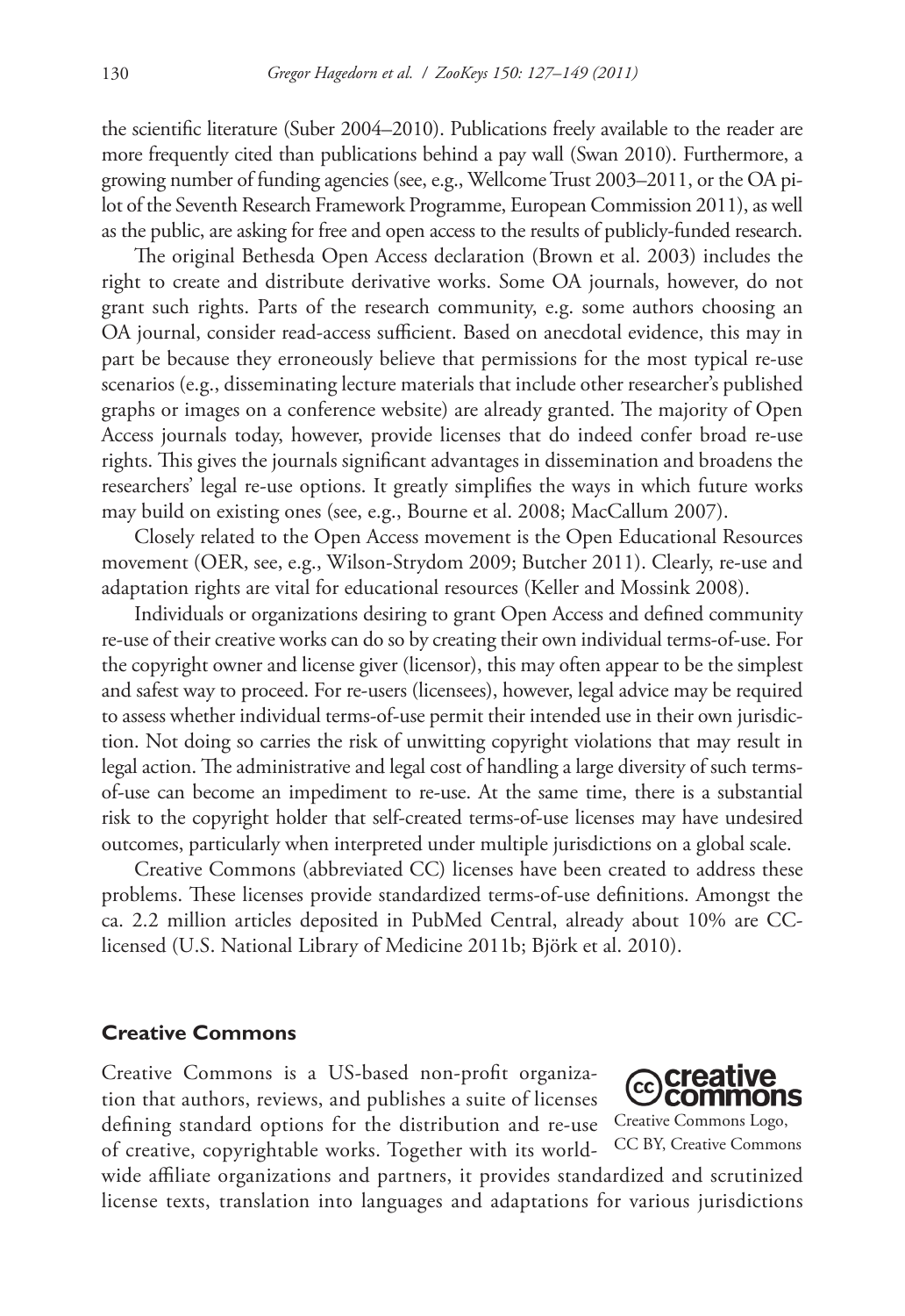(presently over 50 adaptations are provided). Creative Commons is never a party in the contract of such a license (other than in connection with materials for which it holds copyright itself).

The roots of the organization go back several years before the actual foundation. In 1999 Lawrence Lessig argued that the balance between public and private interests, and between the free flow of expressions of ideas and knowledge and state-guaranteed control and monopolies must at all times be carefully crafted, in the interest of both the society and the economy of a country, and that present tendencies favor monopolies and control too much (Lessig 1999). Subsequently, Creative Commons was founded in 2001 by Lawrence Lessig, Hal Abelson, and Eric Eldred, with the first licenses issued in 2002 (Creative Commons 2011a). After years of continuous growth, an important milestone was the migration of the Wikipedia and other Wikimedia Foundation projects to use CC BY-SA in 2009.

CC licenses have since been upheld by courts in several cases (District Court of Amsterdam 2006, Badajoz Sixth Court 2006, Tribunal de première instance de Nivelles 2009; Landgericht Berlin 2010). Using standardized licenses thus affords both licensor and licensee a certain degree of legal safety. Furthermore, many individuals and organizations world-wide are now using these licenses. This provides significant efficiency advantages in license management when creating works that are partially based on or integrate previous works (e.g., re-use of illustrations).

Creative Commons realizes that no single license is adequate for all purposes and provides a set of licenses to cover a wide range of use cases.

A special case is the "no rights reserved" or "rights-release" license, CC0 or CCZero. Not all jurisdictions have the concept of a public domain and in some jurisdictions specific rights cannot be released. CC0, as a license, describes a degree of freedom that is as close as possible to the concept of a public domain. The CC0 license is useful when the re-use of works shall be made as easy as possible. Some copyright owners release valuable works in this

way, but the majority of applications are works where the eligibility for copyright is doubtful anyways (data containing occasional free-form text comments, simple graphics, icons, etc.).

All other current CC licenses are combinations of four conditions, each represented by a concise summary plus either specific clauses or modifications in the full legal code.

All current CC licenses (except CC0) contain the "Attribution" condition (abbreviated "BY"), requiring appropriate attri-

bution of the creators of a work. In the case of derived works, this condition also requires clear statements or methods to enable the user to understand the kind of changes made during a

derivation. The Attribution condition is similar to the scientific community standard that all information sources must be appropriately cited. The community standard,



Logo of the CC Zero or CC0 Public Domain Dedication License – "No Rights Reserved" (CC BY, Creative Commons)



Icon of the Attribution (= BY) condition (CC BY, Creative Commons)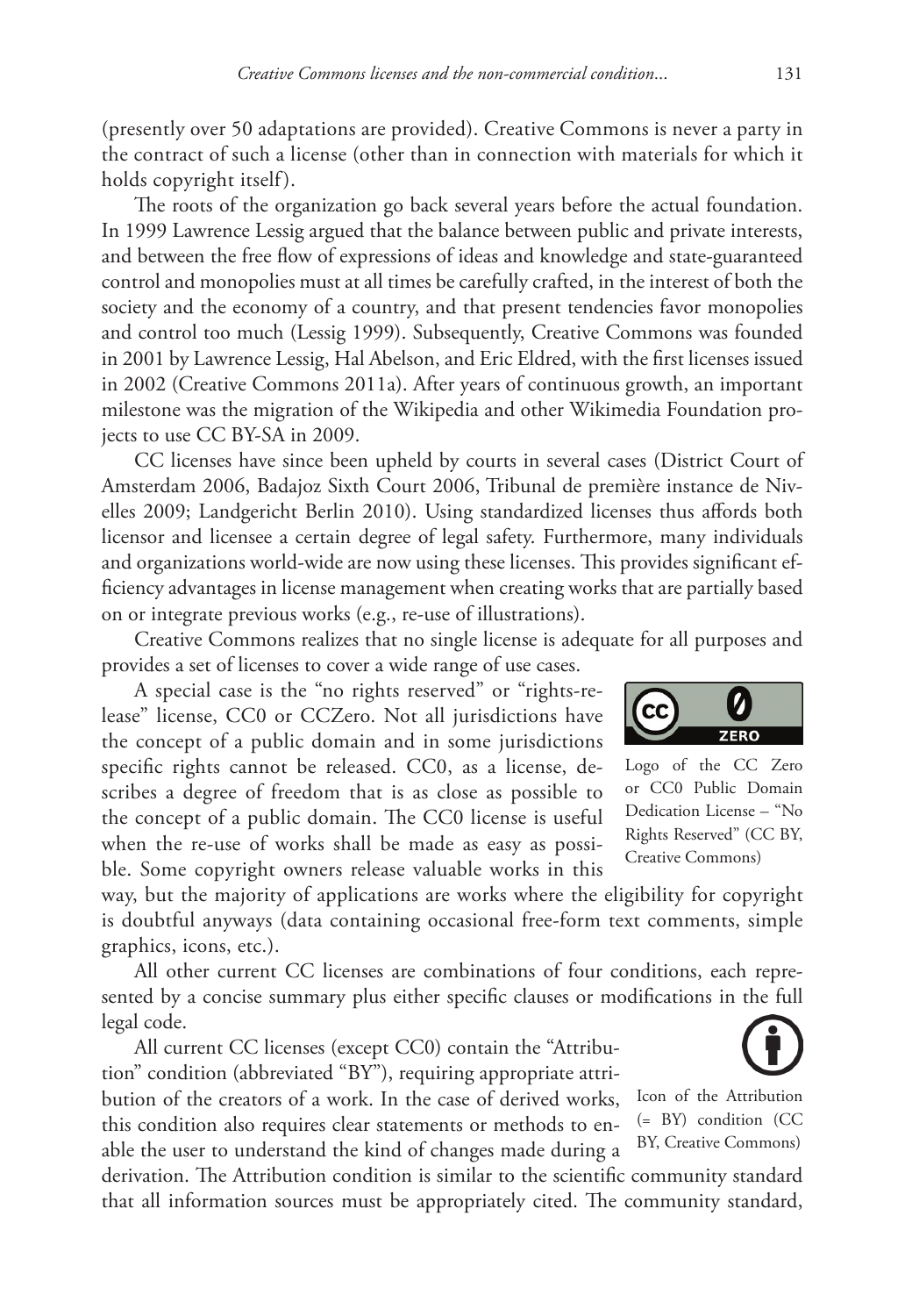however, refers to the attribution of ideas or data, whereas the CC BY license refers to the creative form.

In biodiversity, the attribution rule is widely accepted. An exception is the case of data or metadata publishing where it is controversial whether a legally binding attribution requirement may be an obstacle to re-use. For example, the Europeana Foundation recently changed their Data Access policy for textual metadata describing multimedia objects published through the Europeana portal from something resembling CC BY-NC to CC0 (Europeana Foundation 2011). Those favoring CC0 or Open Data Licenses see problems with any legal approach to enforce norms of Attribution, Share Alike, or other terms on data or metadata (Science Commons 2011). For example, data aggregation and inheritance may lead to unmanageable attribution and licensing stacks. Furthermore, the borderline between non-copyrightable factual information and copyrightable works (e.g., sufficiently originally creative prose inside a database, or the information model as a whole) is blurred. Conversely, a license requiring attribution greatly increases the willingness of individuals and organizations to release textual data that are research results and should be properly attributed. Without it, large volumes of valuable data may remain unpublished.

The "Share Alike" condition (abbreviated "SA") allows the distribution of derivative works, but requires that all such works must also be shared under the same conditions: "If you alter, transform, or build upon this work, you may distribute the resulting work only under the same or similar license to this one." The effect is that licenses with the SA condition "spread" into derivative works; the biological metaphor of a "viral license" is often used here.

In contrast to "Share Alike", a creator may prevent the distribution of derivatives of a work by adding the "No Derivative Works" condition: "You may not alter, transform, or build upon this work" (abbreviated "ND"). This condition does not prevent simple format changes: It is the creative work that is protected, not a particular digital representation. The license clarifies this in "... rights may be exercised in all media and

formats whether now known or hereafter devised … include the right to make such modifications as are technically necessary to exercise the rights in other media and formats, but otherwise you have no rights to make Adaptations." This clarification allows for the creation of lossy conversions (e.g., creating smaller images as needed for smallscreen media, or converting a lossless png-image into a lossy jpg-image as needed for mobile media), as long as the new representations remain truthful to the original work. In the case of tiny image thumbnails, the latter may no longer hold and the thumbnail may have to be classified an abridgment or condensation.

The definition of "Adaptation" in the CC license is very far-reaching and the ND condition prevents many desirable uses: Cropping images or videos, adding arrows or lettering, translating into another language, creating time-synched relations between a

Icon of the "Share Alike" (= SA) condition (CC BY, Creative Commons)

Icon of the "No Derivative Works" (= ND) condition (CC BY, Creative Commons)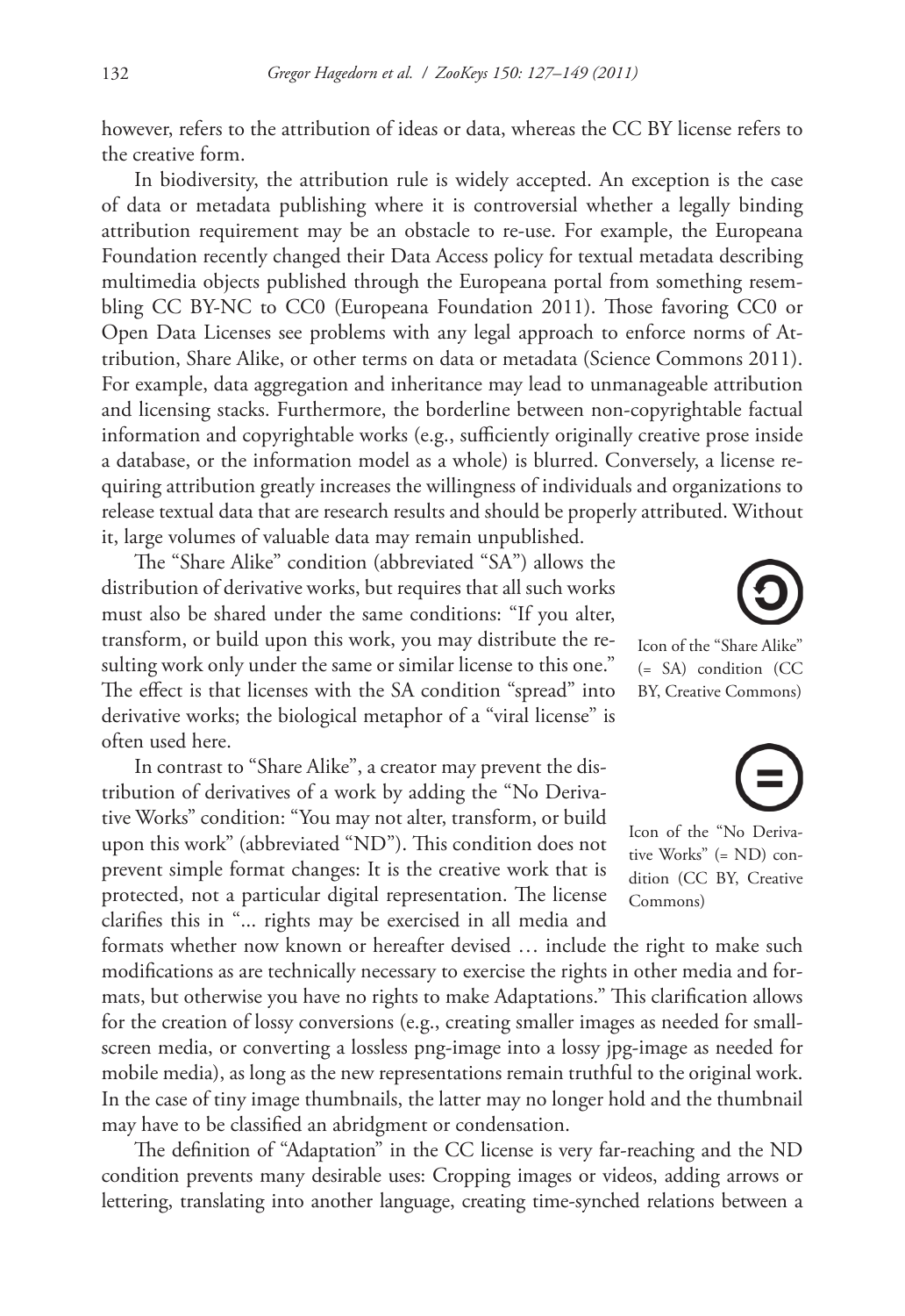video and other media, and (with the exception of collections of works) the use of images in a new context. Even displaying ND licensed images in lectures or presentations may be prohibited. The license explicitly names synching of audio with video as an example of prohibited use of ND licensed works and a presentation is synching one media (e.g., an ND-licensed graph from a publication) with a live audio stream. While the ND condition may have useful applications for some works of art, we recommend avoiding it for copyrightable forms of biodiversity research documentation. To describe it by a biological metaphor: the ND license is sterile and cannot spread (Katz 2006).

The final condition is the "Non-Commercial" condition (abbreviated "NC"). This condition is widely used, but also often inadequately understood. The main topic of this article is the analysis of the implications of using this condition.

Icon of the "Non-

commercial" (= NC) condition (CC BY, Creative Commons)

# **The "non-commercial" condition**

The short description of the non-commercial condition of Creative Commons licenses is that one "may not use this work for commercial purposes". The full license text is:

*"You may not exercise any of the rights granted to You in Section 3 above in any manner that is primarily intended for or directed toward commercial advantage or private monetary compensation. The exchange of the Work for other copyrighted works by means of digital file-sharing or otherwise shall not be considered to be intended for or directed toward commercial advantage or private monetary compensation, provided there is no payment of any monetary compensation in connection with the exchange of copyrighted works." ([http://](http://creativecommons.org/licenses/by-nc/3.0/legalcode) [creativecommons.org/licenses/by-nc/3.0/legalcode\)](http://creativecommons.org/licenses/by-nc/3.0/legalcode)*

The full text no longer uses the term "commercial purposes", but only the concepts of "intent or direction" and "commercial advantages". To our knowledge, the concept of "commercial advantages" is at present neither defined by CC nor in the law of most countries (Keller and Mossink 2008; Wilson-Strydom 2009 p. 15). Between 2006 and 2008, a document "Proposed Best Practice Guidelines to Clarify the Meaning of Noncommercial" was developed on the CC wiki under "DiscussionDraftNonCommercial\_Guidelines". This was replaced in 2008 ([http://wiki.cre](http://wiki.creativecommons.org/index.php?action=historysubmit&diff=19061&oldid=18887)[ativecommons.org/index.php?action=historysubmit&diff=19061&oldid=18887\)](http://wiki.creativecommons.org/index.php?action=historysubmit&diff=19061&oldid=18887) with a link to a report "Defining Noncommercial" (Creative Commons Corporation & Netpop Research 2009). This report surveys the frequency distributions of various interpretations of the terms "commercial use" and "non-commercial use", mainly by U.S.A. Internet users. The survey confirms that significantly differing interpretations of "non-commercial" exist. The majority of users tend to identify "commercial" with "for profit". However, the study also shows that "uses by organizations, by individuals, or for charitable purposes are less commercial but not decidedly [considered as] noncommercial" (ibid., p. 73). Furthermore, the use of works surrounded by or connected with advertisements is largely considered commercial (score 82.6 to 84.6 on a scale of  $0 =$  non-commercial and  $100 =$  commercial). Many people will interpret it as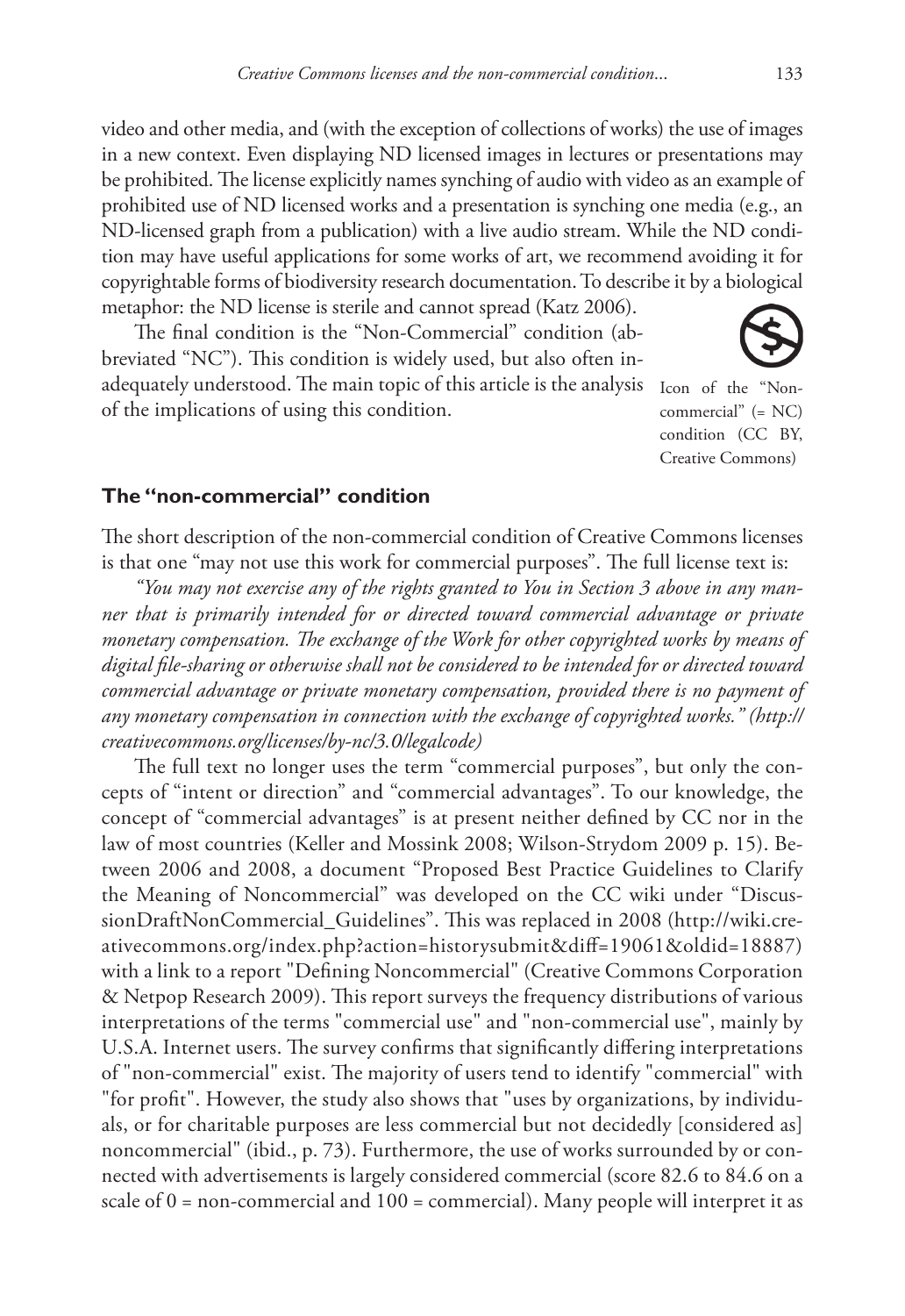acceptable to use a work licensed as non-commercial in combination with advertisement for cost-recovery, while others will not. A major implication from this study is that the definition given in the CC license is ambiguous, since both sides believe that the CC NC license term is "essentially the same as" or "compatible with" their definition (ibid., p. 11).

In practice, the interpretations range from considering editorial use of images in a for-profit journal as non-commercial (e.g. the interpretation by Wired magazine, see Benton 2011a) to disallowing any use where money is exchanged, regardless whether for cost recovery or not. The question as to how "non-commercial" will be interpreted in court is largely unresolved. Given the large number of potentially contentious licensing cases (e.g., Prodromou 2005; Benton 2011a), a similarly large number of court decisions in relevant jurisdictions will be required. Until this is achieved, any long-term project that considers the use of CC NC licenses will require a careful assessment of legal risks. We present here some insights we have gained in our own risk management analysis, so as to inform the decisions of others.

Formally, the word "commercial" means "referring to commerce", which in turn may be defined as, for example: "1. the activity embracing all forms of the purchase and sale of goods and services" (Collins 2003). The term "commercial" is thus not directly linked to the concept of making profits. A non-profit enterprise that buys and sells services is a commercial enterprise according to this and many other definitions. It can consequently obtain commercial advantages, e.g., by using images for a public awareness campaign under a free license rather than paying for them on the market. Different interpretations exist: "non-commercial" may be identified with "non-profit" (summarized, e.g., by Wilson-Strydom 2009) or it may be identified with "directly making money" (Kleinman 2008, ignoring commercial advantages that only later lead to monetary profits). However, licensors that intend to apply permissive interpretations of the NC license often feel obliged to clarify their point in a license interpretation statement (e.g., Massachusetts Institute of Technology 2011; Smith 2011; or examples given in Keller and Mossink 2008).

Importantly, the NC license does not refer to the status of potential users at all; focusing solely on the manner in which a work is used. Both for-profit and non-profit organizations may use NC licenses. However, non-profit organizations probably need to rely on factors other than their status to decide whether they may use NC-licensed works.

#### **Monetary compensation and commercial advantages**

The CC NC condition distinguishes between (1) a general definition of activities allowed under the license and (2) the special case of "the exchange of the work for other copyrighted works". In the first case, "non-commercial" is defined in the NC condition by two elements: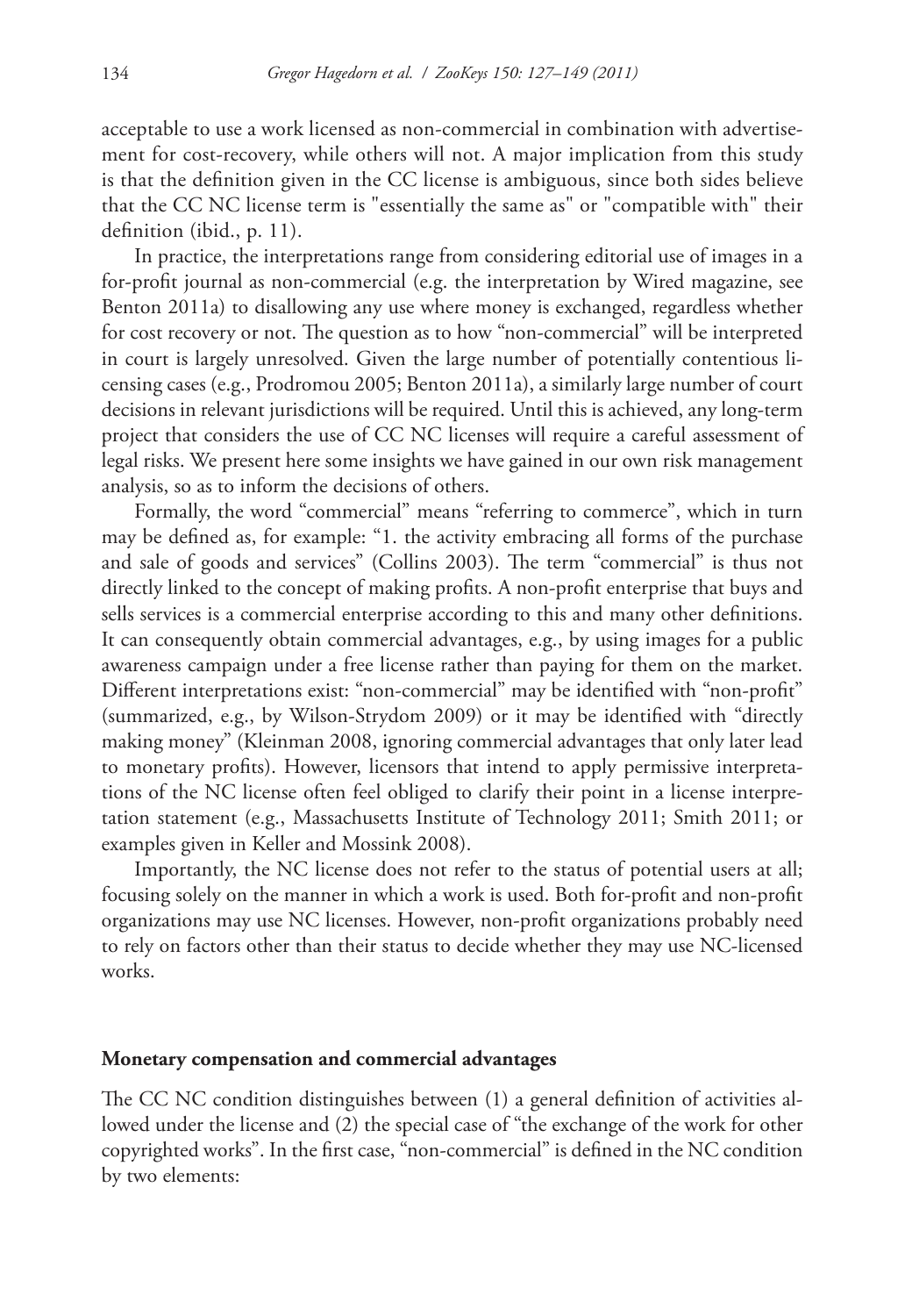a) "no private monetary compensation" (i.e., any kind of payment to the licensee by a third party) and

b) "no commercial advantage" to the licensee (i.e., any direct or indirect non-cashprofit, potentially including profits in reputation [e.g. through sponsoring] or savings of expenses [one does not have to buy a copy of the work in the shop...]).

The second case of exchanging copyrighted work does allow commercial advantages, focusing only on monetary compensation. The introduction of a special case stresses that (a) absence of "monetary compensation" is a core principle that is upheld in all cases, and (b) that any form of "commercial advantage" is a binding principle for all other activities than exchanging copyrighted works.

The authors further believe it reasonable that "compensation" includes both full and partial cost recovery.

#### **Primary or secondary intent**

All evaluations of intent only concern the user (licensee), not the copyright owner (licensor). The latter may well have commercial motives when releasing material under an NC license (see, e.g., Benton 2011a).

With respect to the licensee, the availability of the license does not depend on the type of legal entity, but on the context and goal of the activity in which the work is reproduced or re-used. The license specifies that it excludes activities that are "primarily intended for or directed toward commercial advantage". Deciding which "intention" or "direction" is the primary one is the main focus of controversy.

For example, a charitable non-profit organization may sell a calendar with CC-NC-licensed images as a means to raise funds. This is considered to be commercial use even by permissive interpretations of the NC-clause (e.g., Kleinman 2008), despite the fact that the ultimate intention for the funds is a charitable cause. But what about a general brochure, distributed free-of-charge? Increases in the membership base or in public recognition translate into a commercial advantage in the form of higher income through membership fees or voluntary contributions. To some extent, non-profit organizations compete with each other for donations and funds that the members of the public are willing to spend on membership fees. If a non-profit nature conservation organization uses an NC-licensed image in an advertisement brochure and the paid membership increases, it could be argued – similarly to the case of the calendar – that this use of the licensed work was primarily intended and directed toward commercial advantage.

In the case of for-profit companies, a commercial advantage can be assumed to be the primary goal in the majority of cases. Still, for example a for-profit journal, university or hospital may have a charter or mission statement that establishes charitable purposes as its ultimate goal, making the assessment of primary intent a non-trivial one.

The principle of primary intent does help with the question of cost recovery. Rutledge (2008) argues that the NC license allows for all forms of monetary compensation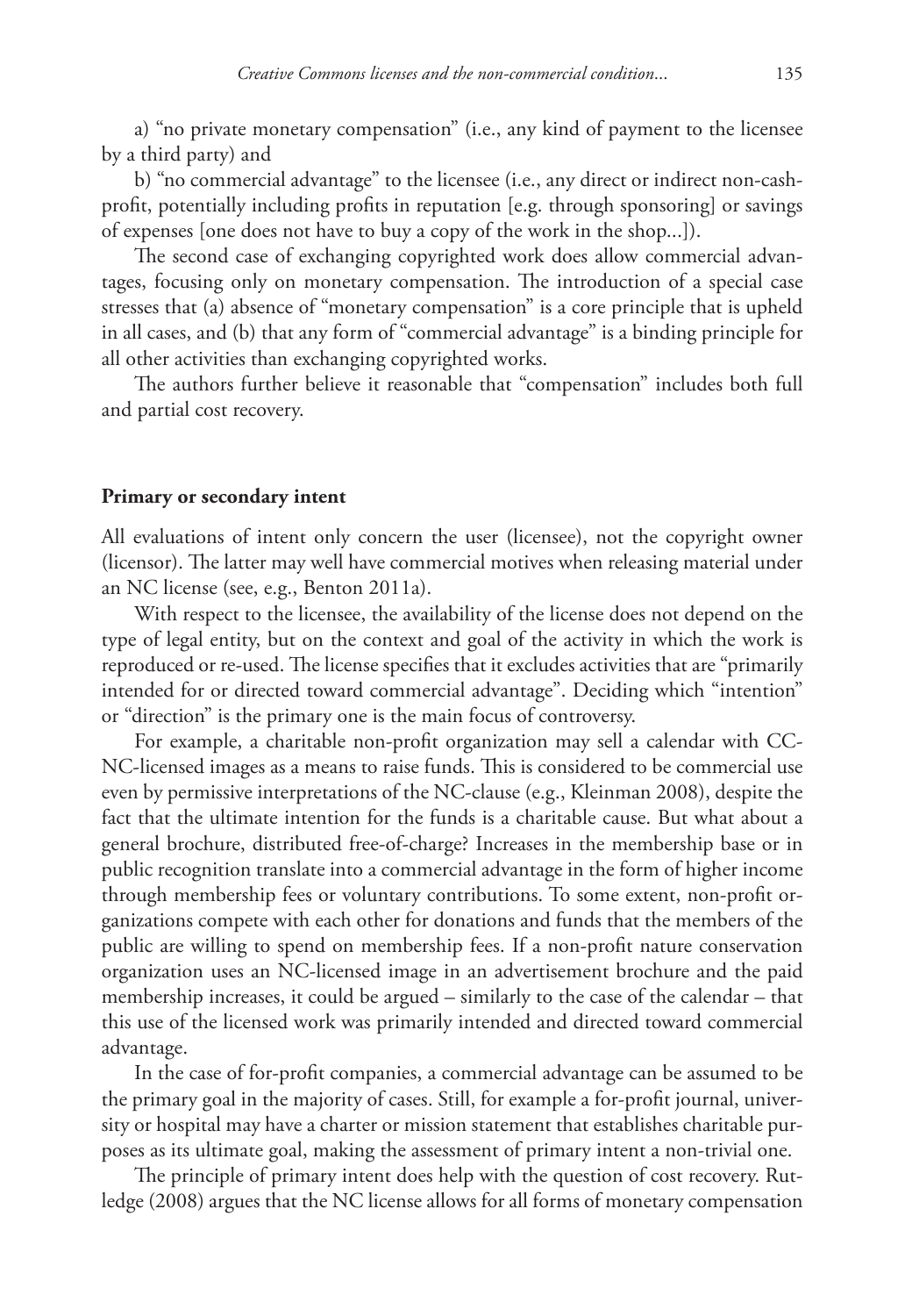that relate to recovery of costs, such as printing, postage, and even salaries, since cost recovery cannot reasonably be assumed to be a primary commercial motive. While this is a reasonable position in connection with monetary cost recovery, it remains doubtful whether it also eliminates concerns about gained or lost non-monetary commercial advantages.

In general, "intent" can be problematic to assess. Legal case history for assessing the non-commercial (or non-profit) status of individual actions in which an NC-licensed work is used is probably limited to District Court of Amsterdam (2006). However, a rich case history is available in most jurisdictions for the analogous case of assessing the non-profit or charity status of organizations for taxation purposes. Similarly to the CC NC licenses, such assessment goes beyond a simple calculation of profits. A non-profit organization may make losses in one year and profits in another without threatening its non-profit status, and a for-profit organization making losses several years in a row cannot simply claim a "non-profit" status for taxation purposes. Taxation status is typically assessed by a complex set of rules, governed by law, but in detail often defined by individual taxation authorities. Despite a long case history and detailed assessment rules, it is possible that an organization achieves non-profit status in one taxation district, and fails to do so in another. Assessing the non-commercial intent of individual actions in court may be vastly more complicated.

## **Re-use options of NC-licensed works**

The CC NC clause defines wide-ranging limitations to protect the commercial interests of the creator or copyright owner of a work. In our understanding, the following conditions determine whether an NC-licensed work may or may not be re-used:

1. Any natural or legal person or organization, including commercial enterprises, may exercise licensed rights over an NC-licensed work. The ability to re-use, copy, or derive from a work depends on the context and goal of the activity, not on the type of legal entity exercising the rights.

2. Charging money for the work as a means to obtain a profit is clearly prohibited; there will be little doubt that this has been the primary intent when exercising the rights granted by an NC-license.

3. Charging money for the work as a means to recover cost seems initially prohibited. The license text uses the term "compensation" rather than "profit" or "gain" and stresses that this principle is to be upheld even in the case of exchanging works. However, cost recovery is likely permitted if a different primary intent and direction can be demonstrated.

4. Regardless of profit or cost recovery, the use of a licensed work may lead to (non-monetary) commercial advantages. Arguably, most uncharged uses of a work can be interpreted as an advertisement, and increased public recognition is generally seen as an advantage for any legal entity participating in commerce. Users of NC-licensed works must thus demonstrate that the use is neither primarily intended for, nor directed towards such increased recognition.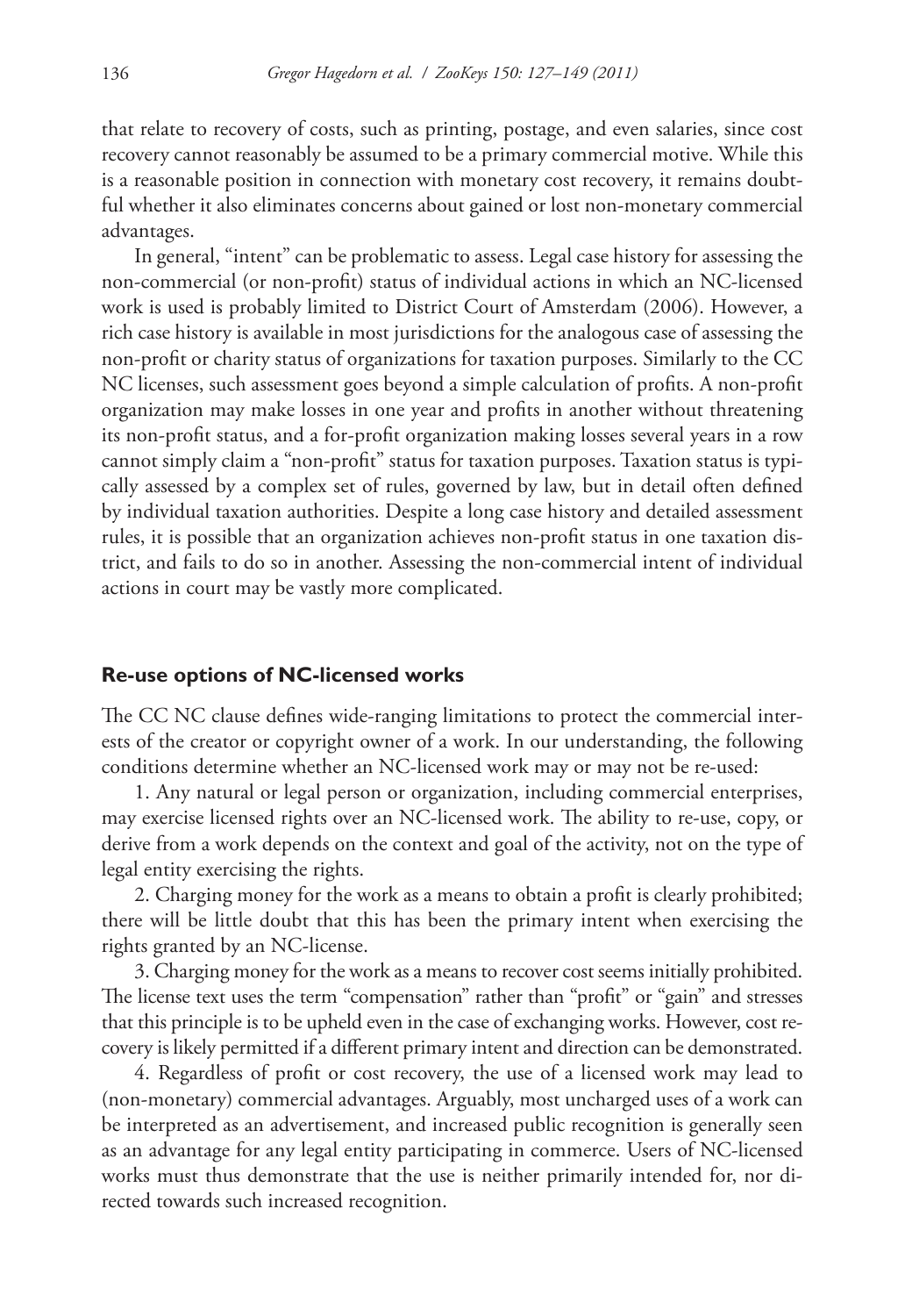5. One might perhaps be in doubt whether the concept of "commercial advantages" might be applicable to private individuals as well: For someone working as a gardener or professional biologist, the action of re-publishing a biodiversity-related NC-licensed work could be assumed to be directed towards financial advantages (e.g., self-advertisement to improve the chances of finding new employment). However, the mentioning of "private monetary compensation" may be interpreted to implicitly clarify that the (broader) concept of "commercial advantages" is not to be applied to private individuals.

6. In most cases, the allowed use of an NC-licensed work therefore hinges on the question of whether the advertisement effects are primary or not. The following thought examples may demonstrate that the legitimacy of using NC-licensed content may be difficult to decide. Assume that an NC-licensed image is used in these contexts:

a) A large for-profit soft-drink producer runs an advertisement campaign "better drinks for a more joyful life".

b) A large for-profit company advertises their products with "50 cents from each purchase buys and preserves a piece of Amazonian rain forest".

c) A large non-profit nature conservation organization runs an advertisement campaign to increase its paying membership base, with the ultimate goal to increase its financial and political abilities to serve the cause of nature protection. However, by doing so, it is competing with other nature conservation organizations.

Most readers would probably consider cases a) and b) a license violation, but formally all organizations might claim that this particular action is primarily intended for and directed toward a public benefit. Thus, with different degree of likelihood, in each of these cases, a court might or might not decide that the advertisement is directed towards commercial advantages, making the use of the work a violation of the license terms.

# **Software**

Software programs are copyrighted works and can in principle be released under CC licenses. This is, however, not recommended (Creative Commons 2011b). Unlike most other copyrighted works, software can be used as a tool to create other works. With respect to NC licenses, the condition "You may not exercise any of the rights granted to You in Section 3 above in any manner that …" implies that software licensed under such a license (e.g., xper2, Ung et al. 2010; FRIDA, Martellos et al. 2010; or Open-KeyEditor, van Spronsen et al. 2010) may not be used to produce creative works or non-copyrightable data sets for commercial purposes.

This is not dependent on the presence of a Share Alike condition. A work created with the help of a software application is normally an independent creation. The cases where software generates derivative works are fairly limited, e.g., where software-created works are primarily derivatives of copyright materials embedded in the software (i.e. materials other than software algorithms or source code) or where the arrangement and formatting applied by the software to non-copyrightable data is actually the primary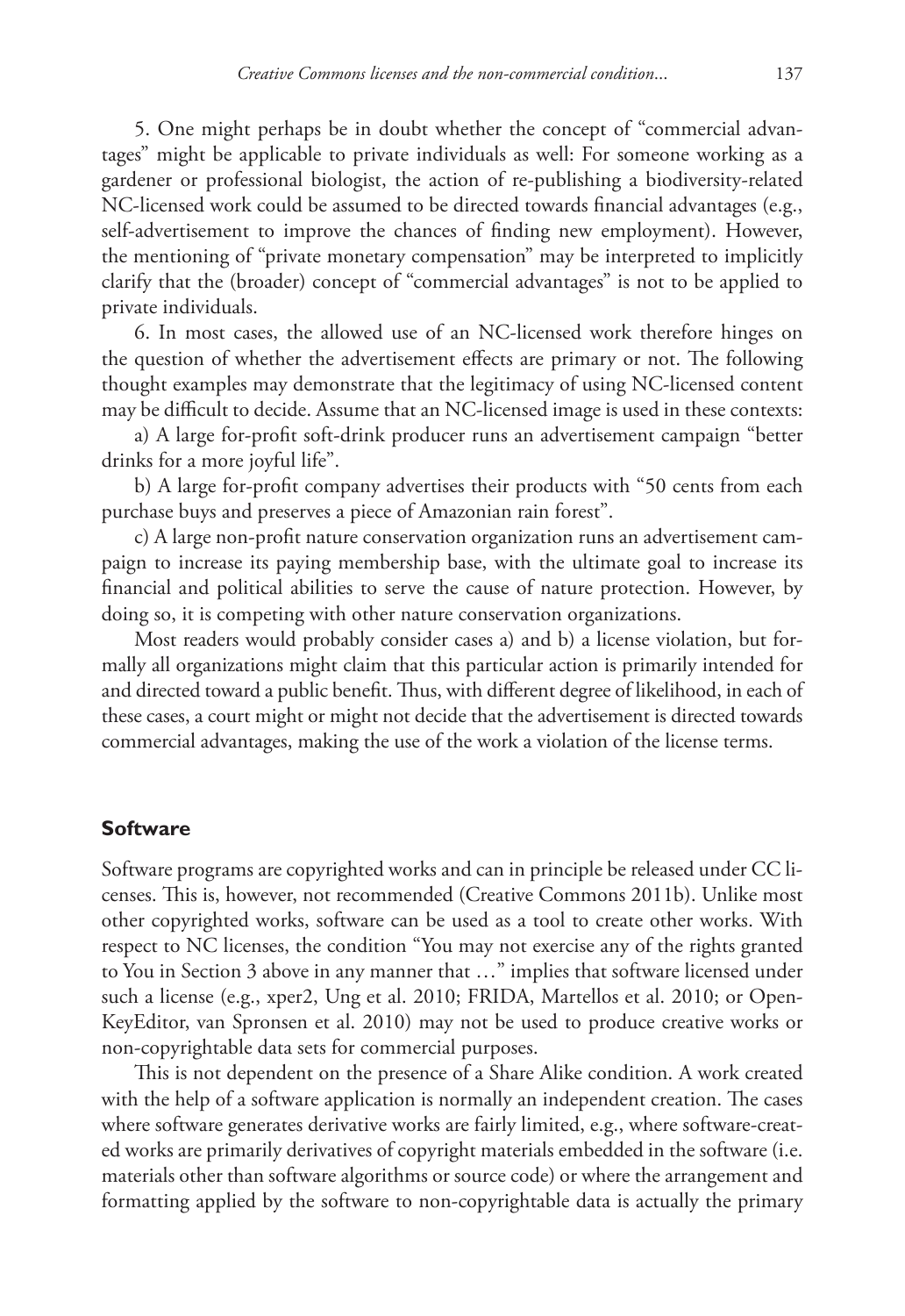copyrightable creative component. This may indeed occur in biodiversity where data are formatted as software-generated "species pages".

This is, however, not the primary concern with NC-licensed software. The creator of such work created using NC-licensed software may have full ownership and copyright to it, but is limited by the contractual obligations which arise from using the NC license. The critical question is perhaps: Which level of diligence in preventing commercial use of such works or data sets is required? Is it sufficient that no commercial use was *intended* at the time of creation (but may the work later be sold)? May the author give it as a present to a third party, which may then put it to commercial use? Or is the author required to prevent this from happening for all times, including binding future copyright heirs?

Following the recommendations of Creative Commons, we advise that the only Creative Commons license suitable for software is the CC0 rights release license. Dedicated software licenses should be used in all other cases.

# **License compatibility**

Works licensed under CC licenses that do not include the NC condition are naturally available for non-commercial use. However, a common misconception is that such works and those licensed with an NC condition can always be mixed in a derivative work, creating a new work under the more restrictive license.

While it is possible, e.g., to combine works licensed under CC BY-NC with works licensed under CC BY content, it is not possible to do so with works under licenses containing the Share Alike condition (e.g., the CC BY-SA license on Wikipedia text and most images). Share Alike prevents the use of a work under a more restrictive license – specifically in this case under an NC license. A derived work that combines NC-SA and other licenses must be shared under an NC license. This would be incompatible with the Share Alike license terms for an included CC BY-SA work (Katz 2006). License compatibility can be checked, e.g., with the Creative Commons Licenses Compatibility Wizard (Creative Commons Taiwan 2011).

The problem of license incompatibility may also arise when licensors, recognizing the problems with the CC NC license, amend it with their own definitions (see, e.g., Massachusetts Institute of Technology 2011, Smith 2011, or examples given in Keller and Mossink 2008). In the case of the CC BY-NC-SA license, if two licensors annotate a license in contradictory ways, these two licenses may be incompatible with each other (while each may remain compatible with unmodified and unspecified CC BY-NC-SA licenses).

License incompatibility problems also surface in relation to license models outside Creative Commons. Only the CC BY and CC BY-SA licenses (but not CC BY-ND, CC BY-NC, or CC BY-NC-SA) meet the criteria of openness that are used to determine compatibility with, e.g., software licenses laid out in each of: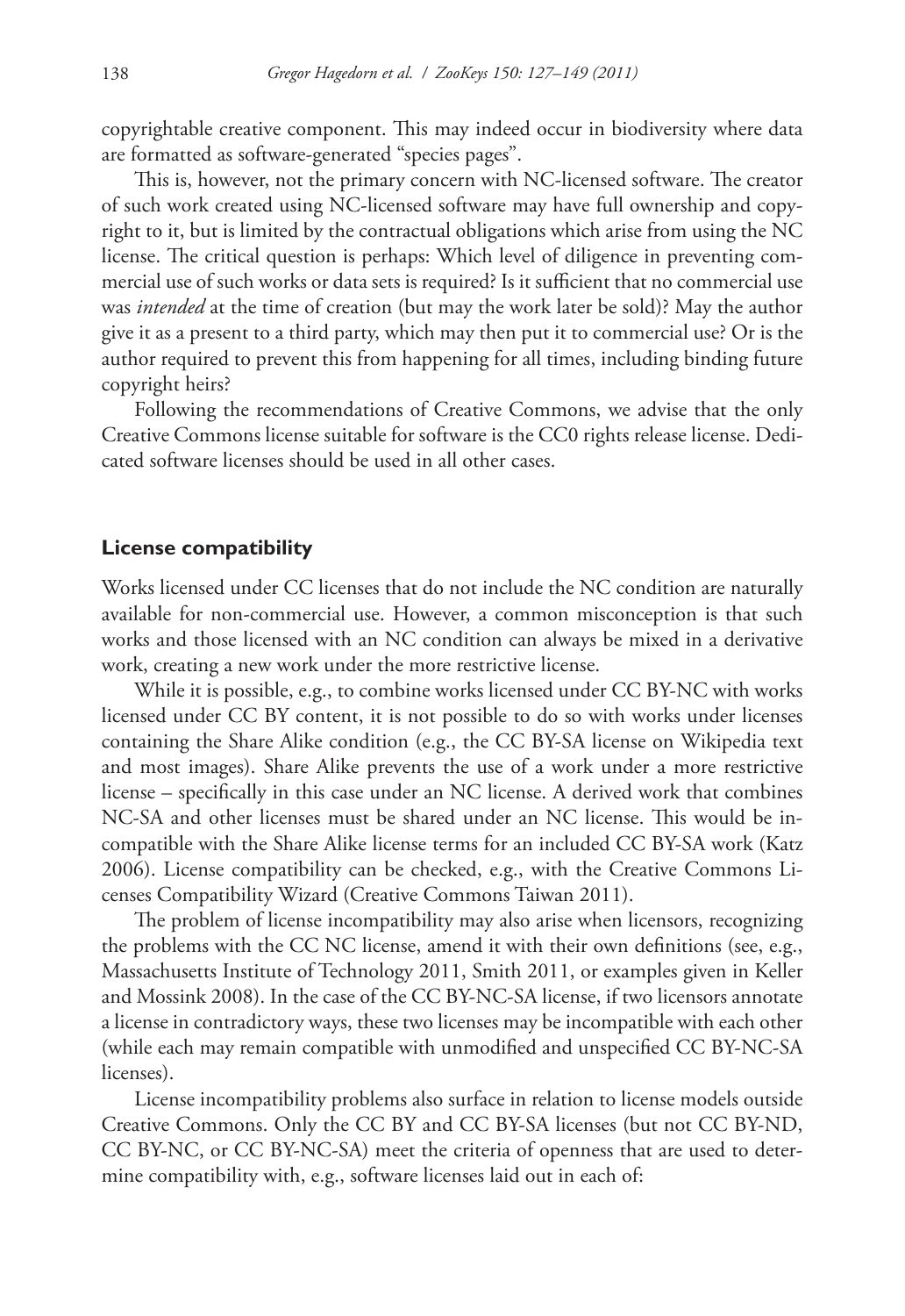- Open Knowledge Definition (Open Knowledge Foundation 2006),
- OSI Open Source Definition (Open Source Initiative 2004),
- Definition of Free Cultural Works (Möller 2008; Möller and Anonymous 2007ff),
- the GNU Free Software Definition (Free Software Foundation 2010),

One option to avoid such license incompatibility is to remove the "Share Alike" clause, insisting on attribution alone (CC BY, e.g., Benenson 2008). This further increases the dissemination and reusability of a work. However, this also allows the possibility that derived works may not be "given back", i.e. that works derived from free and open content may not themselves be open.

In light of the incompatibility between the most frequently used CC licenses (CC BY-SA and CC BY-NC-SA), a highly relevant question for biodiversity information dissemination is: Which combinations of works under different licenses result in a "collection" (in which cases the above CC licenses may be mixed) and which create an illicit derivative work or adaptation? In our experience, the (unambiguously incompatible) case of combining two texts seamlessly into a new work, such that the borders between the original works can no longer be traced, is not very relevant for the biodiversity domain. Typically, original works remain delimited and authorship and license of the parts documented. A web page with a gallery of images where the license and creators of each image is annotated will certainly be a collection. The same should apply for similarly clearly separated blocks of text, or combinations of text and image blocks.

Further, copyright law does not refer to digital representations but to abstract works. Thus, whether an image gallery is composed of separate files bound together by a web page, or whether the elements have been combined into a single file (e.g., because of the need for non-rectangular cropping or connecting elements) should not change the status as an "image collection", provided the parts remain individually recognizable and attribution and license individually documented.

However, the ways in which media (sound, images, or video) or text are combined in many biodiversity projects go significantly beyond image galleries or the traditional collection examples ("encyclopedias and anthologies") mentioned in the Creative Commons license text. Images and other media are often closely embedded and integrated with corresponding text. The CC licenses do anticipate creative arrangements. Collections may "by reason of the selection and arrangement of their contents, constitute intellectual creations" ([http://creativecommons.org/licenses/by-sa/3.0/legal](http://creativecommons.org/licenses/by-sa/3.0/legalcode)[code](http://creativecommons.org/licenses/by-sa/3.0/legalcode)). Within biodiversity, the Encyclopedia of Life (EoL,<http://eol.org>) uses complex combinations of CC BY-NC-SA and CC BY-SA material. However, EoL has license agreements with its contributors allowing for use on EoL independent of the Creative Commons licenses. A more relevant example may thus be the complex ways in which Wikipedia occasionally combines text under CC BY-SA with images under various open content licenses share-alike-licenses, e.g., some images being licensed exclusively under the GNU Free Documentation License.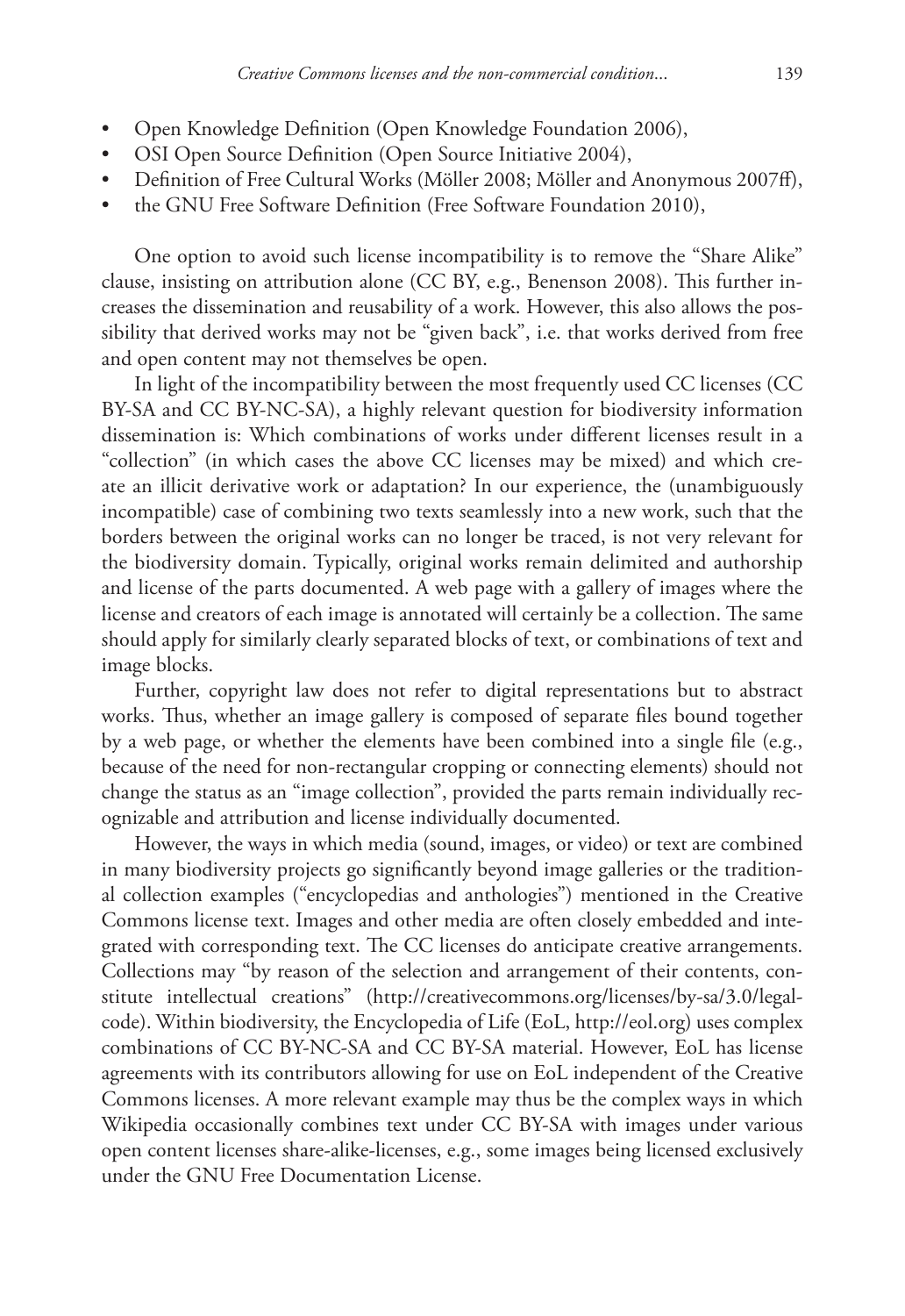# **Licensing patterns**

The majority of large-scale global collaborative projects promote the use of "free" or "open content" licenses. Free and open are often used interchangeably, but we will use them here in the sense that free just means that accessing the information does not involve costs beyond those of accessing the web, whereas open shall refer to the absence of "non-commercial" and "no-derivative" conditions.

The distribution of the various CC licenses depends on the cultural and commercial context of the various communities. Statistics maintained by Creative Commons to record various license uses show that 60% of all CC-licensed works in 2010 (primarily from Flickr and Yahoo, Linksvayer 2011a) are under non-free CC licenses (with ND, NC condition). The proportion of open licenses is slowly increasing over the years, however (Linksvayer 2011a, b).

Within the context of biodiversity, the proportions of non-open licenses are similar. A quality control web service (Morris 2009) showed that 76% of nearly 95 000 CC-licensed images in the Flickr EoL Images Group (Flickr 2011) had NC licenses on them. However, the average for EoL may be different, since EoL had other media sources in addition to Flickr. For the Atlas of Living Australia (ALA), 34 out of 58 CC licensed data sets include a non-commercial term (58,6%; 28 CC BY-NC, 6 CC BY-NC-SA, pers. comm. Miles Nicholls).

By contrast, a Google search reveals that among the PubMed Central corpus (U.S. National Library of Medicine 2011a), the open content CC BY license was chosen nearly three times as often as all NC licenses combined (Mietchen 2011).

The "Defining Noncommercial" report (Creative Commons Corporation & Netpop Research 2009) shows that the vast majority of copyright holders publishing works under a non-commercial license are willing to interpret the license in a liberal sense, e.g., accepting the use in combination with cost compensation or as advertisement by educational or non-profit organizations (see also Dobusch 2011). However, organizations planning to re-use NC-licensed works are a) forced to accept a legal litigation risk and b) are restricted due to license compatibility issues in the case of licenses containing the Share Alike condition. As a result, many public education projects like Wikipedia, OpenStreetMap, Wikibooks, Wikiversity, Connexions, Encyclopedia of Earth Citizendium, WikiEducator, Appropedia, etc. have decided that NC licenses are not suitable for them. Non-open licenses like CC BY-NC-SA seem to dominate in terms of number of published items, whereas open content licenses (CC BY, CC BY-SA) may dominate in terms of re-use.

By their very nature, the severe constraints on NC-licensed works reduce the societal benefits arising from those works (Möller and Anonymous 2007ff). Non-commercial licenses do not create the same kind of synergistic, agile, collaborative environment or re-use and continuous improvement that open content licenses create.

At the Creative Commons Global Summit 2011, CC representative Mike Linksvayer stated (Linksvayer 2011b; Dobusch 2011): "… the NC condition still sounds very appealing to many creators and is thus probably overused by those without exist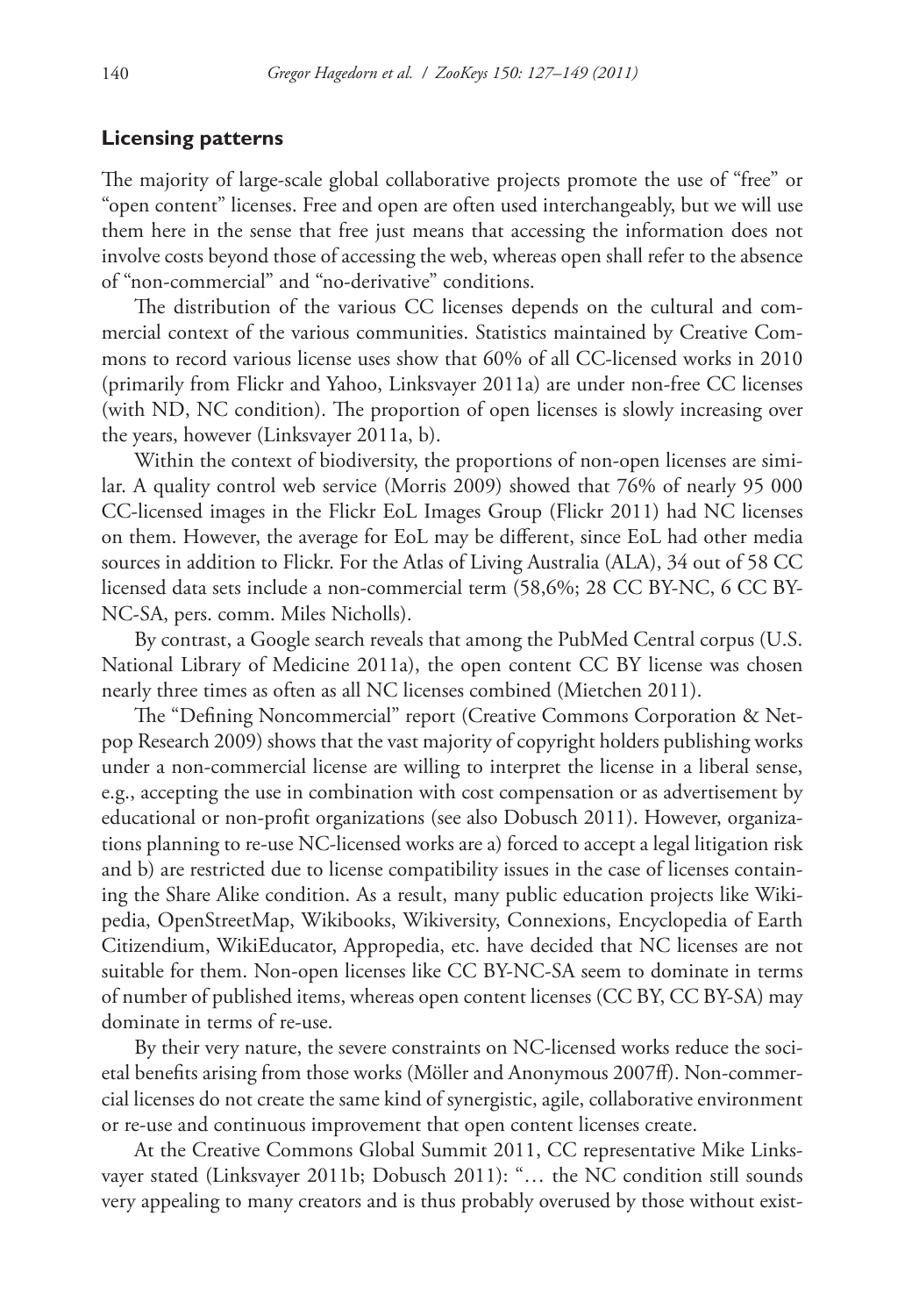ing revenue streams to a project. This could in turn lead to an under-use of non-NC licenses, which realize far more value since there are projects (e.g., Wikipedia) that rely on free licenses to exist."

The EU project ViBRANT (Virtual Biodiversity Research and Access Network for Taxonomy) is based on a combination of multiple platforms (Berendsohn et al. 2011). In its first years it recommended the use of a CC BY-NC-SA license on its Scratchpads web publication platform (Smith et al. 2009; Smith et al. this volume), the CC BY-SA license on the MediaWiki (biowikifarm, Hagedorn et al. 2010) platform, and CC BY (with major contributors choosing CC BY-NC-SA, however) on the CDM platform (Berendsohn 2010). The present paper is partly motivated by observing the resultant incompatibilities. For the future, contributors employing the ViBRANT Scratchpad 2 platform to be deployed in 2012 will be encouraged to use an open license. A CC BY license will be the default for new content, although users may choose other licenses, including those with a non-commercial clause.

## **Summary and conclusions**

Creative Commons licenses are not antagonistic to copyright – they are based on it. A violation of a CC license is a copyright violation. CC licenses replace individual contracts (that the copyright owner and the user of a work may negotiate) with a standardized license. Managing individual licenses incurs a high legal and management overhead (which induces many publishers not to negotiate licenses, but rather to demand total transfer of copyright). The availability of a set of such standard contracts for a spectrum of use cases is an important feature of CC licenses.

The Creative Commons Non-Commercial (CC NC) licenses exclude re-use scenarios leading to monetary profits or other commercial advantages (increased notability, etc.). It thus effectively protects copyright owners whose income depends on commercially licensing their works. NC licenses therefore are an important instrument to contribute a work to causes in which a third party's gain does not diminish the revenue of the copyright holder. Contributing marketable works under an NC license is a laudable act.

Nevertheless, the NC licenses are also deceptive. The phrases "creative commons" and "non-commercial", together with the strong tendency in colloquial language to (incorrectly) identify "commercial" with "profit" and "non-commercial" with "nonprofit", may suggest that releasing works under this license contributes to a "noncommercial commons" that is easily re-usable for all non-profit-minded entities. This, however, is not the case. NC licenses come at a high societal cost: they provide a broad protection for the copyright owner, but strongly limit the potential for re-use, collaboration and sharing in ways unexpected by many users:

1. While some interpretations plausibly argue that in public perception noncommercial and non-profit are widely seen as closely related, a public misconception is likely to be irrelevant in a court case. Most non-profit organizations or charities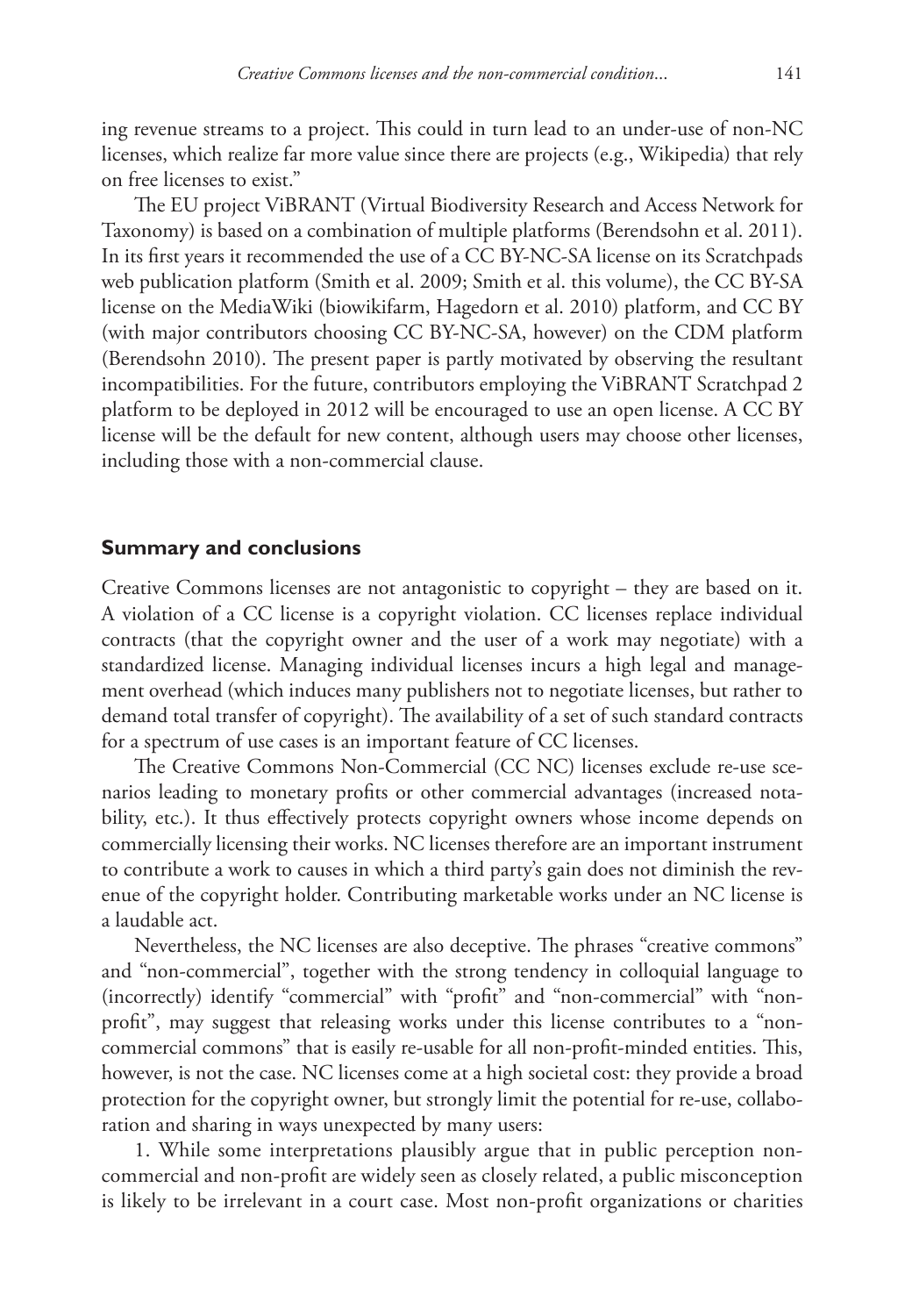engage in commercial activities like buying and selling goods and services. They are potential buyers of copyrighted works; allowing them to re-use a work free of cost potentially diminishes the commercial revenues of the copyright owner. Copyright owners licensing their works under an NC license might well intend to apply a strict interpretation of non-commercial, so as to not lose potential profits from this market sector.

2. The phrase "commercial advantages" covers a very broad spectrum of activities, including advertisements, sponsoring, fund-raising, or any other activity that improves brand recognition or public relations of an organization or individual. The fact that this is widely ignored (Wild 2011; Benton 2011b) does not make it legal.

3. The CC Attribution-NC-Share-Alike license is incompatible with the CC Attribution-Share-Alike license. NC licenses therefore cannot be used on major collaboration platforms like Wikipedia or Wikimedia Commons (Möller 2007; Wikimedia Commons 2009).

4. The decision whether an activity is "primary" or "secondary" will be difficult to argue and decide in courts. For example, fundraising will primarily be directed towards monetary gain. This, however, may ultimately be intended to hire a person to work in nature conservation. Risk management will require careful documentation of intent and actions while running a project involving the re-use of NC licenses.

In conclusion, the licensing concepts "commercial advantages", "primarily", and "intent" are difficult to define and assess, resulting in a significant risk of litigation to private persons as well as organizations that use works supplied under an NC license. Being an educational or non-profit organization does reduce the likelihood of litigation in terms of frequency (because many licensors accept such use). For a given litigation, however, we fear that a substantial risk exists of losing the case.

Individual claims of license violation brought forward by copyright owners can often be settled out of court. In some countries an internet platform may further be covered by some form of a copyright infringement liability limitation privilege (e.g., requiring a take-down-notice). However, another threat to project sustainability may come from competitors in the publishing business which may consider a particular use of NC licensed works illicit. Depending on the specifications of unfair competition laws in a given country, they may attempt to acquire an injunction stopping any "license violations" that lead to unfair competitive advantages. Should they succeed, this would then require to remove all NC-licensed materials from a project.

In addition to managing legal risk, projects considering to re-use, disseminate, or create derived works under NC licenses may also need to evaluate their future project development options. For example, collaboration needs and cost-compensation schemes for the provision of content on an Internet platform may differ from needs and schemes for the provision of works in print, on offline media like CDs or as smartphone applications. Creative Commons recommends seeking individual permissions for any use of NC licensed content that may be controversial as to whether it is commercial or not (Linksvayer 2009). Especially if content is created and re-used collaboratively on a platform that leads to tight integration of the contributions, it may not be practical to later reverse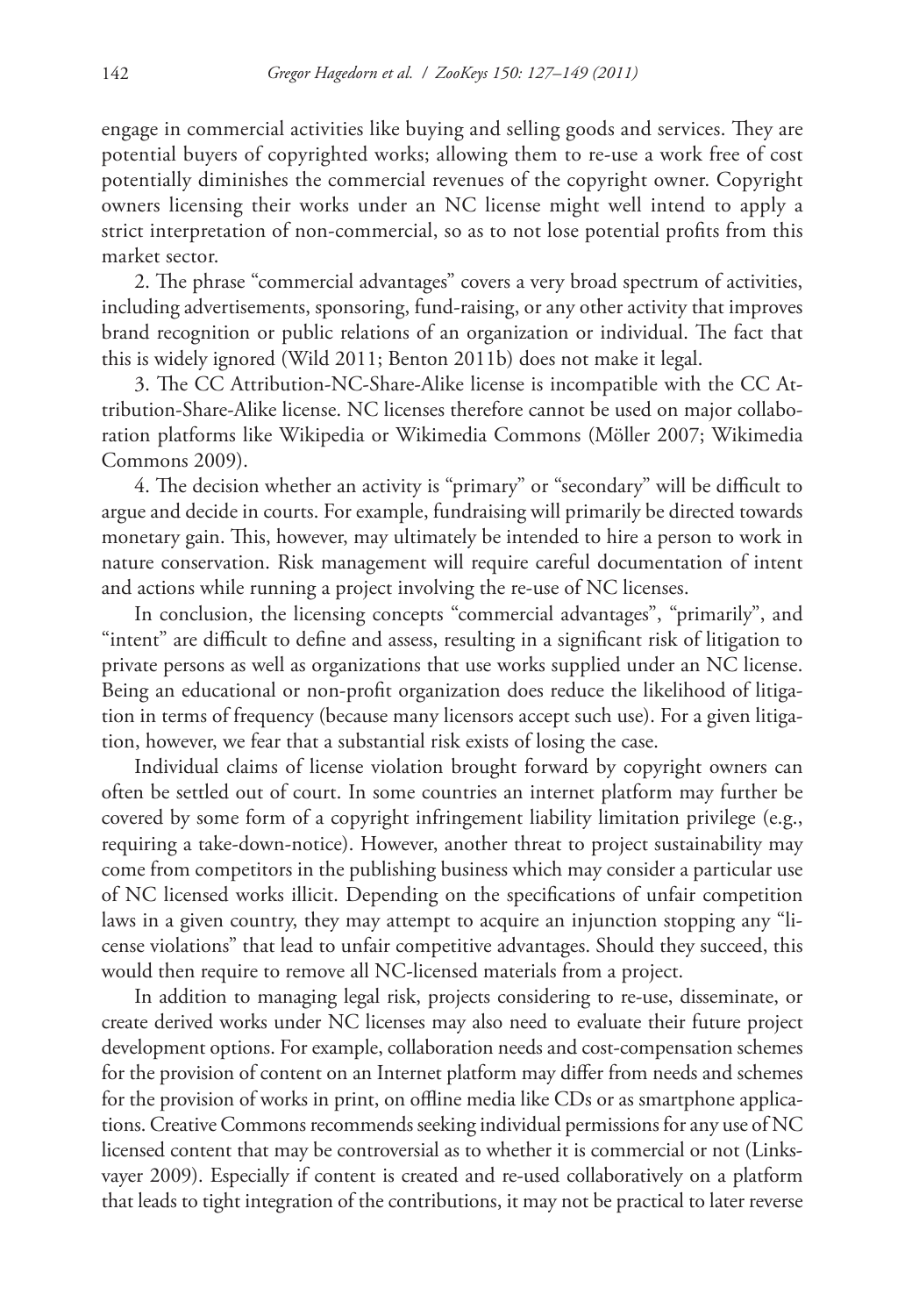the choice of license: All contributors would have to be contacted for a new negotiation. In our experience, the proportion of contributions which cannot be reached, have lost interest, never meant to market their contribution (having misunderstood the purpose of NC), or are unwilling to consent is relatively high. The contributions of these, which may be intermediate revisions of a text, then have to be laboriously removed.

Creative Commons is aware of the problems with NC licenses. Within the context of the upcoming version 4.0 of Creative Commons licenses (Peters 2011), it considers various options of reform (Linksvayer 2011b; Dobusch 2011):

hiding the NC option from the license chooser in the future, thus formally retiring the NC condition

dropping the BY-NC-SA and BY-NC-ND variant, leaving BY-NC the only noncommercial option

rebranding NC licenses as something other than CC; perhaps moving to a ["non](non-creativecommons.org)[creativecommons.org"](non-creativecommons.org) domain as a bold statement

clarifying the definition of NC

The authors of this article view NC licenses as a valid choice. Without them, many works would not be publicly licensed at all. However, NC licenses should no longer be presented as an obvious or easy choice. Rather than abandoning NC licenses, we would prefer Creative Commons to rename and rebrand them, reducing the mismatch between the actual consequences and the expectations generated by terms like "non-commercial" and "creative commons". A combination of: 1) a name like "Non-Open Commons: Attribution-Commercial Rights Reserved, NCC BY-CR", 2) explanations on the license chooser highlighting potential misunderstanding, and 3) a visual design change in the license display of the short and long license texts (e.g. red-gray striped instead of yellow) might better communicate the actual consequences. Independently, a clarification of the license terms, stating that uses of NC-licensed works by organizations certified as charities or non-profit organizations for the purpose of taxation in their country of residence are always appropriate, might help to reduce the risk of using NC-licensed works. Such a clarification should not change the NC license by making the use of NC licensed words dependent on the status of the user. It should only clarify that certification by taxation authorities is a sufficient test to evaluate primary versus secondary intentions. Finally, a license update should attempt to clarify the borders of collections, and contain guidelines how to document the license status of collections containing a mixture of incompatible licenses.

Given such changes, we hope that the preference for NC-licensing by publicly funded organization who can afford to provide materials into an Open Content Commons is waning. We believe NC licenses should not be used for the dissemination of results from publicly-funded organizations or research projects. The public rightfully expects a return for its investments in the form of re-usable digital content. This is the new digital infrastructure of the information era.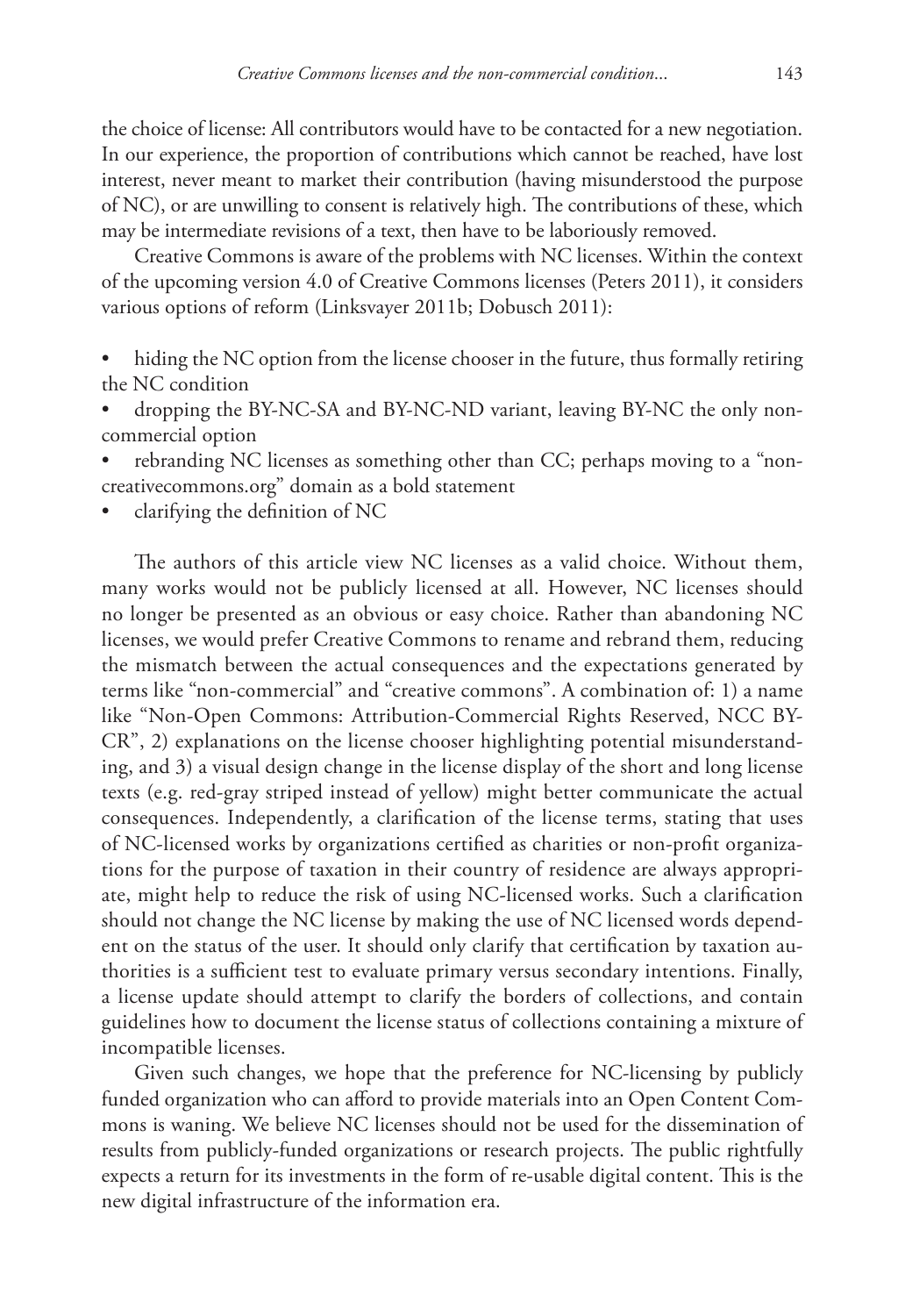With respect to individual users, the major providers of collaborative biodiversity platforms could immediately start to make the choice of NC licenses less deceptive. A choice of licensing options should be given and the NC license should be present in ways that avoid raising false assumptions. "All Commercial Rights Reserved, most use by for-profit as well as non-profit organizations prohibited" is a better representation of the effect of the license.

Open content licenses such as CC BY (used by many Open Access publishers) or CC BY-SA (used, e.g., by Wikipedia) will enable a much wider re-use of a contribution and increase the efficiency of non-profit organizations in informing and educating others about biodiversity and nature conservation. We therefore recommend copyright owners to balance the negative impact of the non-commercial restriction on open knowledge dissemination, collaboration and ease of re-use against income which may be lost. In many cases, the potential profits from commercial use are comparatively low or irrelevant.

However, a publisher may indeed, with appropriate citation of the authorship, use an openly-licensed work in a book that generates a profit. The resulting dissemination of knowledge on biodiversity, regardless of profits, may well be in the interest of biodiversity education and society in general. Open licenses like CC0, CC BY, or CC BY-SA allow the commercial and private sector to collaborate and to develop businesses based on and contributing to the digital commons (Keller and Mossink 2008, Fletcher 2011). Furthermore, open licenses will help small companies or local non-profit initiatives more than big companies. Large companies can afford to buy works and can bear high management overhead, the cost of legal advice, or the risk of litigation much better than small organizations and initiatives.

Each creator of a work considering licensing options is therefore encouraged to balance the potentially lost income against the increased benefit to society. Within our own field of biodiversity, we hope that more organizations and publishers encourage their contributors to avoid NC licenses. The "commons" of CC NC licenses is available to a few, but not to the many.

## **Acknowledgments**

The authors thank S. Baskauf, W. Egloff, I. Kuchma, M. Linksvayer, R. Page, G. Riccardi, D. Roberts, V. Smith, as well as one anonymous reviewer for review and helpful criticism.

# **References**

- Agosti D, Egloff W (2009) Taxonomic information exchange and copyright: the Plazi approach. BMC Research Notes 2: 53. [doi: 10.1186/1756-0500-2-53](http://dx.doi.org/10.1186/1756-0500-2-53)
- Aoki K, Boyle J, Jenkins J (2006) Bound by Law. Center for the Study of the Public Domain, Duke Law School, ISBN 0974155314,<http://www.law.duke.edu/cspd/comics/digital.php>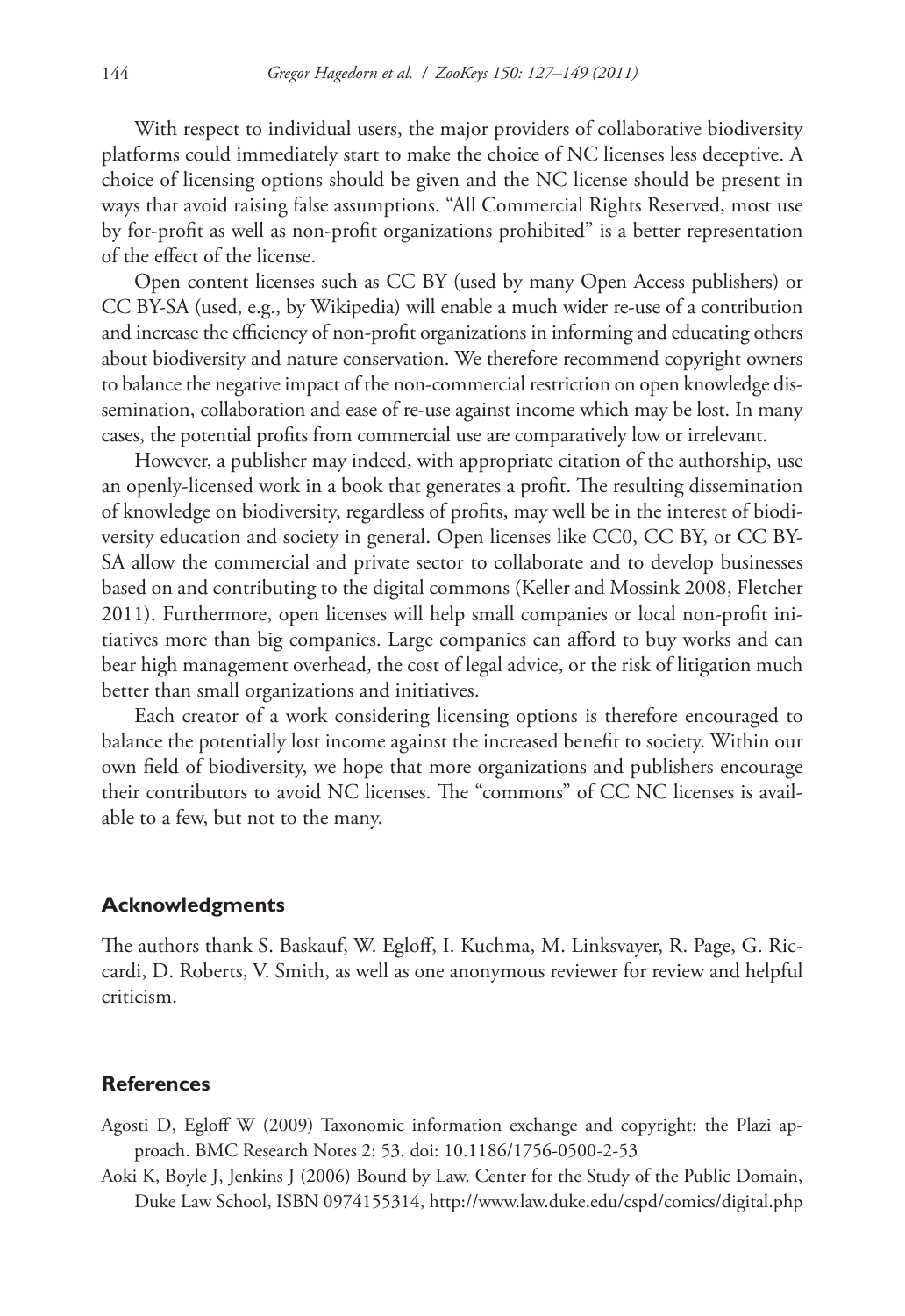and [http://www.law.duke.edu/cspd/comics/pdf/cspdcomicscreen.pdf](http://www.law.duke.edu/cspd/comics/pdf/csp dcomicscreen.pdf) – archived at [webci](webcitation.org/637UJkHAQ)[tation.org/637UJkHAQ](webcitation.org/637UJkHAQ)

- Badajoz Sixth Court (2006) Ordinary procedure 761/2005. Translated by Felipe L, Ambía S, Ringenbach J, Ruiz Gallardo C, Riquelme C, Paiva M [http://mirrors.creativecommons.](http://mirrors.creativecommons.org/judgements/SGAE-Fernandez-English.pdf) [org/judgements/SGAE-Fernandez-English.pdf](http://mirrors.creativecommons.org/judgements/SGAE-Fernandez-English.pdf) – archived at <webcitation.org/6294snvKA>
- Benenson F (2008) Moving on from Copyleft. [http://fredbenenson.com/blog/2008/10/22/](http://fredbenenson.com/blog/2008/10/22/moving-on-from-copyleft) [moving-on-from-copyleft/](http://fredbenenson.com/blog/2008/10/22/moving-on-from-copyleft) – archived at <webcitation.org/6294snvKK>
- Benton J (2011a) Wired releases images via Creative Commons, but reopens a debate on what "noncommercial" means. Nieman Journalism Lab, Nieman Foundation for Journalism at Harvard University. [http://www.niemanlab.org/2011/11/wired-releases-images-via](http://www.niemanlab.org/2011/11/wired-releases-images-via-creative-commons-but-reopens-a-debate-on-what-noncommercial-means)[creative-commons-but-reopens-a-debate-on-what-noncommercial-means/](http://www.niemanlab.org/2011/11/wired-releases-images-via-creative-commons-but-reopens-a-debate-on-what-noncommercial-means) – archived at <webcitation.org/63AbPFbCh>
- Benton J (2011b) "Consumers of Creative Commons licenses do not understand them": A little more context to Wired's use of CC. Nieman Journalism Lab, Nieman Foundation for Journalism at Harvard University. [http://www.niemanlab.org/2011/11/consumers-of](http://www.niemanlab.org/2011/11/consumers-of-creative-commons-licenses-do-not-understand-them-a-little-more-context-to-wireds-use-of-cc)[creative-commons-licenses-do-not-understand-them-a-little-more-context-to-wireds-use](http://www.niemanlab.org/2011/11/consumers-of-creative-commons-licenses-do-not-understand-them-a-little-more-context-to-wireds-use-of-cc)[of-cc](http://www.niemanlab.org/2011/11/consumers-of-creative-commons-licenses-do-not-understand-them-a-little-more-context-to-wireds-use-of-cc)/ – archived at<webcitation.org/63AALdKgr>
- Berendsohn WG (2010) Devising the EDIT Platform for Cybertaxonomy. In: Nimis PL, Vignes Lebbe R (eds) Tools for identifying biodiversity: Progress and problems. ISBN 978-88- 8303-295-0, Trieste, 1–6. [http://www.openstarts.units.it/dspace/bitstream/10077/3737/1/](http://www.openstarts.units.it/dspace/bitstream/10077/3737/1/Berendsohn,%20bioidentify.pdf) [Berendsohn,%20bioidentify.pdf](http://www.openstarts.units.it/dspace/bitstream/10077/3737/1/Berendsohn,%20bioidentify.pdf) – archived at <webcitation.org/62fHpaatU>
- Berendsohn WG, Güntsch A, Hoffmann N, Kohlbecker A, Luther K, Müller A (2011) Biodiversity information platforms: From standards to interoperability. In: Smith V, Penev L (Eds) e-Infrastructures for data publishing in biodiversity science. ZooKeys 150: 71–87. [doi: 10.3897/zookeys.150.2166](http://dx.doi.org/10.3897/zookeys.150.2166)
- Björk B, Welling P, Laakso M, Majlender P, Hedlund T, Guðnason G (2010) Open Access to the scientific journal literature: Situation 2009. PLoS ONE 5(6): e11273. [doi: 10.1371/](http://dx.doi.org/10.1371/journal.pone.0011273) [journal.pone.0011273](http://dx.doi.org/10.1371/journal.pone.0011273)
- Bourne PE, Fink JL, Gerstein M (2008) Open Access: Taking full advantage of the content. PLoS Comput Biol 4(3): e1000037. [doi: 10.1371/journal.pcbi.1000037](http://dx.doi.org/10.1371/journal.pcbi.1000037)
- Brown PO and 23 further participants (2003) Bethesda Statement on Open Access Publishing. <http://www.earlham.edu/~peters/fos/bethesda.htm>– archived at [webcitation.](webcitation.org/637NXihls) [org/637NXihls](webcitation.org/637NXihls)
- Butcher N (2011) A Basic Guide to Open Educational Resources (OER). Commonwealth of Learning, Vancouver and UNESCO, Paris. ISBN 978-1-894975-41-4. [http://www.col.org/](http://www.col.org/PublicationDocuments/Basic-Guide-To-OER.pdf) [PublicationDocuments/Basic-Guide-To-OER.pdf](http://www.col.org/PublicationDocuments/Basic-Guide-To-OER.pdf) – archived at<webcitation.org/62NtU3C16>
- Collins (2003) Collins English Dictionary, complete and unabridged. 6th edition, HarperCollins, New York
- Creative Commons (2011a) History. <http://creativecommons.org/about/history> archived at <webcitation.org/62JIvzFQ0>
- Creative Commons (2011b) Can I apply a Creative Commons license to software? [http://](http://wiki.creativecommons.org/Frequently_Asked_Questions#Can_I_use_a_Creative_Commons_license_for_software.3F) [wiki.creativecommons.org/Frequently\\_Asked\\_Questions#Can\\_I\\_use\\_a\\_Creative\\_Com](http://wiki.creativecommons.org/Frequently_Asked_Questions#Can_I_use_a_Creative_Commons_license_for_software.3F)[mons\\_license\\_for\\_software.3F](http://wiki.creativecommons.org/Frequently_Asked_Questions#Can_I_use_a_Creative_Commons_license_for_software.3F) – archived at<webcitation.org/62fEmvAyy>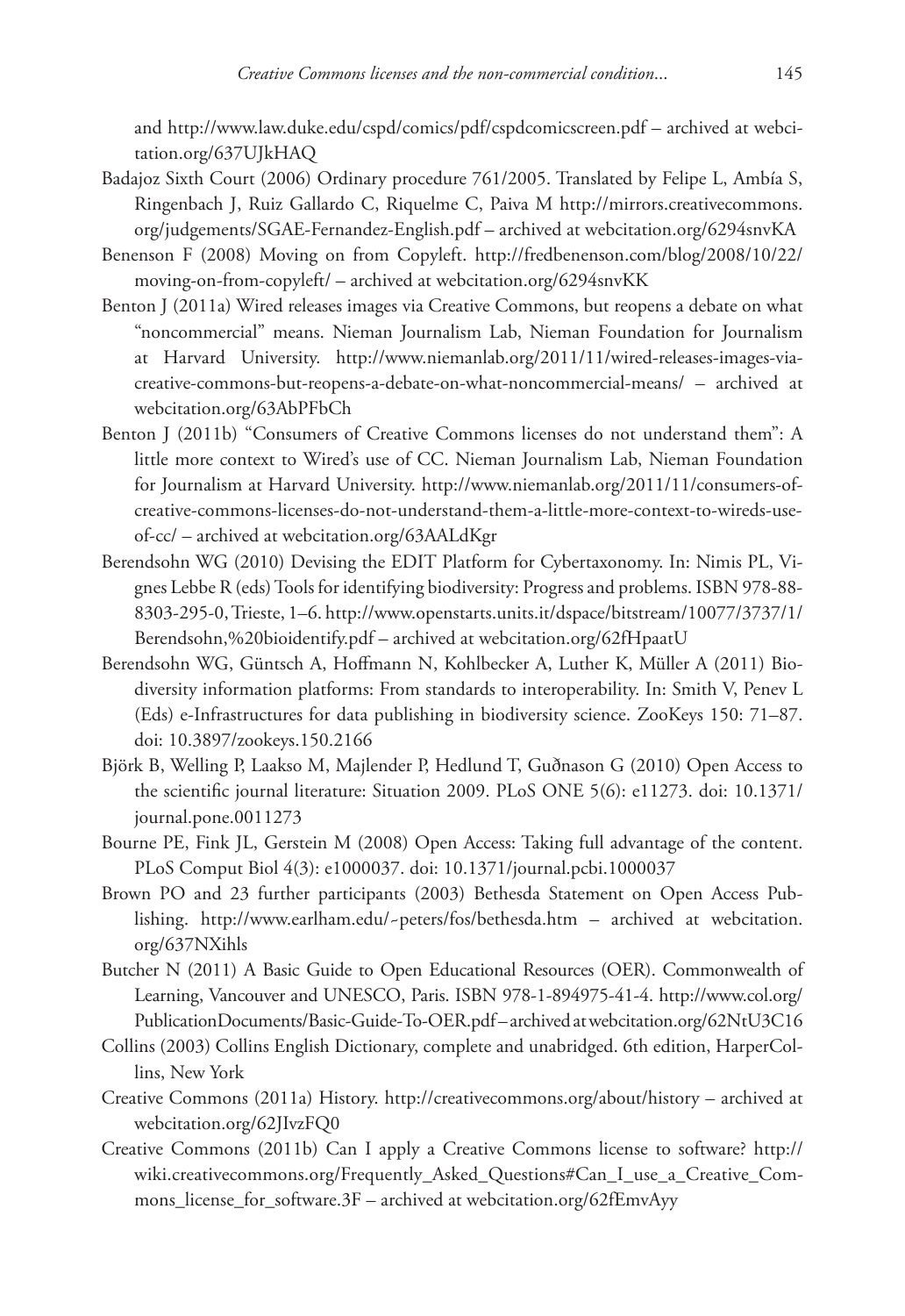- Creative Commons Corporation & Netpop Research (2009) Defining "Noncommercial": A study of how the online population understands "noncommercial use". [http://wiki.crea](http://wiki.creativecommons.org/Defining_Noncommercial)[tivecommons.org/Defining\\_Noncommercial](http://wiki.creativecommons.org/Defining_Noncommercial) and [http://mirrors.creativecommons.org/](http://mirrors.creativecommons.org/defining-noncommercial/Defining_Noncommercial_fullreport.pdf) [defining-noncommercial/Defining\\_Noncommercial\\_fullreport.pdf](http://mirrors.creativecommons.org/defining-noncommercial/Defining_Noncommercial_fullreport.pdf) – archived at [webcita](webcitation.org/6294snvKb and webcitation.org/6295fKwmQ)[tion.org/6294snvKb and webcitation.org/6295fKwmQ](webcitation.org/6294snvKb and webcitation.org/6295fKwmQ)
- Creative Commons Taiwan (2011) Creative Commons licenses compatibility wizard. [http://](http://creativecommons.org.tw/licwiz/english.html) [creativecommons.org.tw/licwiz/english.html](http://creativecommons.org.tw/licwiz/english.html) – archived at <webcitation.org/6294snvKk>
- District Court of Amsterdam (2006) Curry v. Audax. Translated by Steijger L, Hendriks N <http://mirrors.creativecommons.org/judgements/Curry-Audax-English.pdf>– archived at <webcitation.org/6294snvKt>
- Dobusch L (2011) CC Global Summit 2011, Pt. III: Discussing the non-commercial module. [http://governancexborders.com/2011/09/17/cc-global-summit-2011-pt-iii-discussing](http://governancexborders.com/2011/09/17/cc-global-summit-2011-pt-iii-discussing-the-non-commmercial-module)[the-non-commmercial-module/](http://governancexborders.com/2011/09/17/cc-global-summit-2011-pt-iii-discussing-the-non-commmercial-module) – archived at<webcitation.org/6294snvL1>
- European Commission (2011) Policy initiatives: Open Access. [http://ec.europa.eu/research/](http://ec.europa.eu/research/science-society/open_access) [science-society/open\\_access/](http://ec.europa.eu/research/science-society/open_access) – archived at<webcitation.org/62NzYihSy>
- Europeana Foundation (2011) Europeana data exchange agreement. [http://www.ver](http://www.version1.europeana.eu/c/document_library/get_file?uuid=deb216a5-24a9-4259-9d7c-b76262e4ce55&groupId=10602)[sion1.europeana.eu/c/document\\_library/get\\_file?uuid=deb216a5-24a9-4259-9d7c](http://www.version1.europeana.eu/c/document_library/get_file?uuid=deb216a5-24a9-4259-9d7c-b76262e4ce55&groupId=10602)[b76262e4ce55&groupId=10602](http://www.version1.europeana.eu/c/document_library/get_file?uuid=deb216a5-24a9-4259-9d7c-b76262e4ce55&groupId=10602) – archived at<webcitation.org/62fZRR5b3>
- Fletcher K (2011) Why Not NC (Non Commercial) [http://kefletcher.blogspot.com/2011/10/](http://kefletcher.blogspot.com/2011/10/why-not-nc-non-commercial.html) [why-not-nc-non-commercial.html](http://kefletcher.blogspot.com/2011/10/why-not-nc-non-commercial.html) – archived at <webcitation.org/639WxRt7W>
- Flickr (2011) Encyclopedia of Life Images Group. [http://www.flickr.com/groups/encyclope](http://www.flickr.com/groups/encyclopedia_of_life)[dia\\_of\\_life/](http://www.flickr.com/groups/encyclopedia_of_life)
- Free Software Foundation (2010) The Free Software definition. Version 1.104, updated 2010/11/12. <http://www.gnu.org/philosophy/free-sw.html> – archived at <webcitation.org/6296Nwgqb>
- Hagedorn G, Press B, Hetzner S, Plank A, Weber G, von Mering S, Martellos S, Nimis PL (2010) A MediaWiki implementation of single-access keys. In: Nimis PL, Vignes Lebbe R (eds) Tools for identifying biodiversity: Progress and problems. ISBN 978-88-8303-295- 0, Trieste, 77-82. [http://www.openstarts.units.it/dspace/bitstream/10077/3753/1/Hage](http://www.openstarts.units.it/dspace/bitstream/10077/3753/1/Hagedorn%20et%20alii%20bioidentify.pdf)[dorn%20et%20alii%20bioidentify.pdf](http://www.openstarts.units.it/dspace/bitstream/10077/3753/1/Hagedorn%20et%20alii%20bioidentify.pdf) – archived at<webcitation.org/62dagDhyV>
- Hirtle PB (2011) Copyright term and the public domain in the United States. [http://www.copy](http://www.copyright.cornell.edu/resources/publicdomain.cfm)[right.cornell.edu/resources/publicdomain.cfm](http://www.copyright.cornell.edu/resources/publicdomain.cfm) – archived at<webcitation.org/62EGfHGOb>
- Katz Z (2006) Pitfalls of open licensing: an analysis of Creative Commons licensing. IDEA— The Intellectual Property Law Review, Vol. 46 (3): 391-413. [http://law.unh.edu/assets/pdf/](http://law.unh.edu/assets/pdf/idea-vol46-no3-katz.pdf) [idea-vol46-no3-katz.pdf](http://law.unh.edu/assets/pdf/idea-vol46-no3-katz.pdf) – archived at<webcitation.org/62O4CcyrQ>
- Keller P, Mossink W (2008) Reuse of material in the context of education and research. SUR-Fdirect, Utrecht. [http://www.surffoundation.nl/SiteCollectionDocuments/Report\\_SUR-](http://www.surffoundation.nl/SiteCollectionDocuments/Report_SURFCC_Reuse%20of%20material_Eng_DEF.doc)[FCC\\_Reuse%20of%20material\\_Eng\\_DEF.doc](http://www.surffoundation.nl/SiteCollectionDocuments/Report_SURFCC_Reuse%20of%20material_Eng_DEF.doc) – archived at <webcitation.org/62KX892td>
- Kleinman M (2008) CC HOWTO #2: How to use a work with a NonCommercial license. [http://mollykleinman.com/2008/08/21/cc-howto-2-how-to-use-a-work-with-a-noncom](http://mollykleinman.com/2008/08/21/cc-howto-2-how-to-use-a-work-with-a-noncommercial-license)[mercial-license](http://mollykleinman.com/2008/08/21/cc-howto-2-how-to-use-a-work-with-a-noncommercial-license)/ – archived at <webcitation.org/62YsJP8wu>
- Landgericht Berlin (2010) Aktenzeichen 16 O 458/10. [http://www.ifross.org/Fremdartikel/](http://www.ifross.org/Fremdartikel/LG%20Berlin%20CC-Lizenz.pdf) [LG%20Berlin%20CC-Lizenz.pdf](http://www.ifross.org/Fremdartikel/LG%20Berlin%20CC-Lizenz.pdf) – archived at <webcitation.org/6296M6cZH>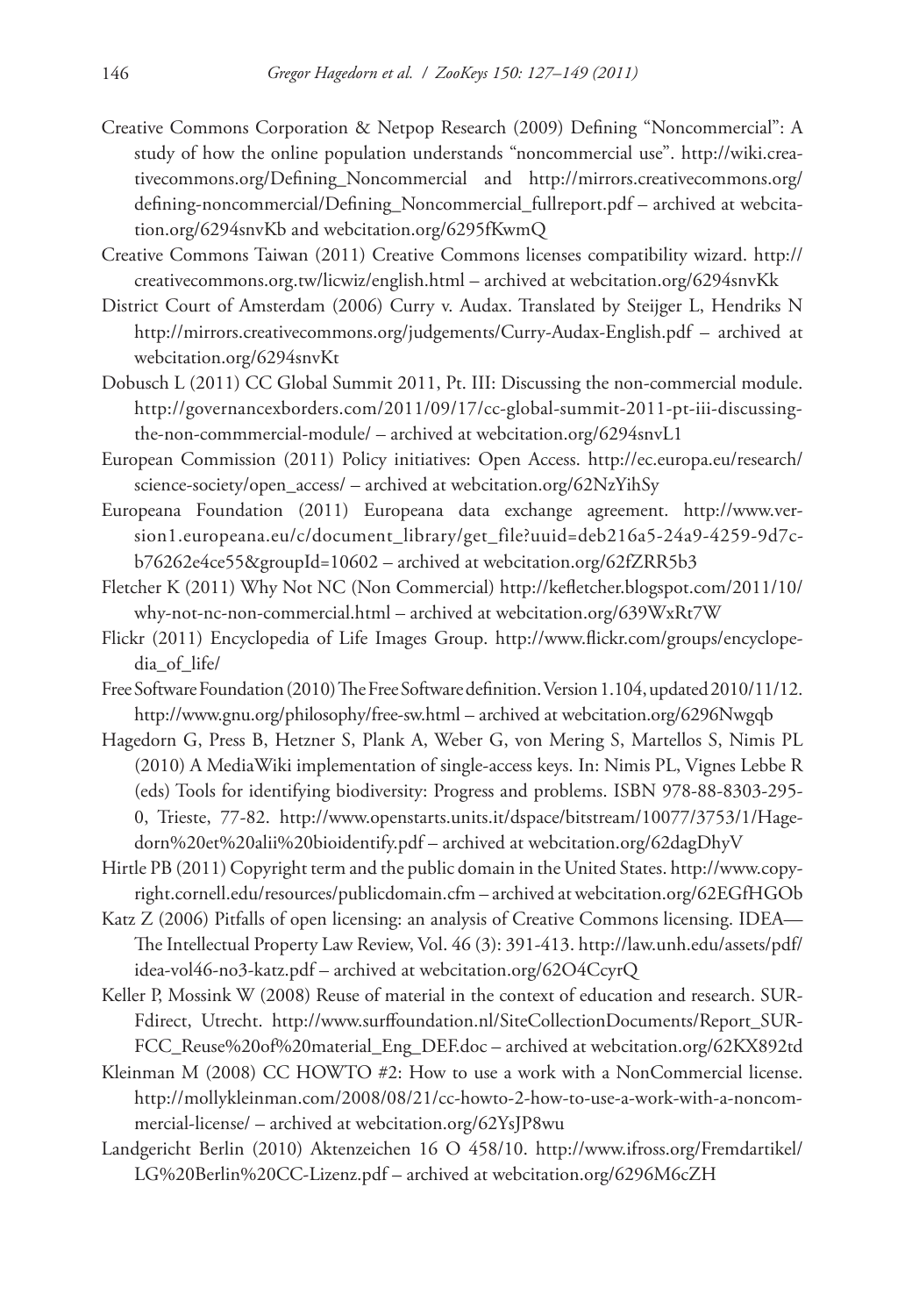- Lessig L (1999) Reclaiming a Commons. Draft 1.01, Keynote address at The Berkman Center's "Building a Digital Commons". In: Lessig L, Nesson C, Zittrain J (editors): Open Code · Open Content · Open Law, Building a Digital Commons, Harvard Law School, Cambridge, Massachusetts. [http://cyber.law.harvard.edu/sites/cyber.law.harvard.edu/files/](http://cyber.law.harvard.edu/sites/cyber.law.harvard.edu/files/opencode.session.pdf) [opencode.session.pdf](http://cyber.law.harvard.edu/sites/cyber.law.harvard.edu/files/opencode.session.pdf) – archived at<webcitation.org/62NtOPJfW>
- Linksvayer M (2009) Defining Noncommercial report published. [http://creativecommons.org/](http://creativecommons.org/weblog/entry/17127) [weblog/entry/17127](http://creativecommons.org/weblog/entry/17127) – archived at <webcitation.org/63Ap1S1Su>
- Linksvayer M (2011a) Notes on CC adoption metrics from "The Power of Open". [http://](http://labs.creativecommons.org/2011/06/27/powerofopen-metrics) [labs.creativecommons.org/2011/06/27/powerofopen-metrics/](http://labs.creativecommons.org/2011/06/27/powerofopen-metrics) – archived at [webcitation.](webcitation.org/637jlkG5e) [org/637jlkG5e](webcitation.org/637jlkG5e)
- Linksvayer M (2011b) The definition and future of noncommercial. [http://wiki.crea](http://wiki.creativecommons.org/images/c/c2/20110917-noncommercial.pdf)[tivecommons.org/images/c/c2/20110917-noncommercial.pdf](http://wiki.creativecommons.org/images/c/c2/20110917-noncommercial.pdf) – archived at [webcitation.](webcitation.org/639Vz5aLr) [org/639Vz5aLr](webcitation.org/639Vz5aLr)
- MacCallum CJ (2007) When is Open Access not Open Access? PLoS Biol 5(10): e285. [doi:](http://dx.doi.org/10.1371/journal.pbio.0050285) [10.1371/journal.pbio.0050285](http://dx.doi.org/10.1371/journal.pbio.0050285)
- Martellos S, van Spronsen E, Seijts D, Torrescasana Aloy N, Schalk P, Nimis PL, (2010) Usergenerated content in the digital identification of organisms: the KeyToNature approach. Int. J. Information and Operations Management Education, 3 (3): 272–283 [doi: 10.1504/](http://dx.doi.org/10.1504/IJIOME.2010.033550) [IJIOME.2010.033550](http://dx.doi.org/10.1504/IJIOME.2010.033550)
- Massachusetts Institute of Technology (2011) Open Course Ware, privacy and terms of use: MIT interpretation of "non-commercial". <http://ocw.mit.edu/terms/#noncomm> – archived at <webcitation.org/62IkUt5CG>
- Mietchen D (2011) Comment on the blog post "A wiki approach to Open Access and Open Science", [http://wir.okfn.org/2011/07/14/a-wiki-approach-to-open-access-and-open-sci](http://wir.okfn.org/2011/07/14/a-wiki-approach-to-open-access-and-open-science/#comment-6)[ence/#comment-6](http://wir.okfn.org/2011/07/14/a-wiki-approach-to-open-access-and-open-science/#comment-6) – archived at<webcitation.org/62BFpwGfJ>
- Möller E (2008) Definition of Free Cultural Works Vers. 1.1. Permalink [http://freedomde](http://freedomdefined.org/index.php?oldid=5437)[fined.org/index.php?oldid=5437](http://freedomdefined.org/index.php?oldid=5437) – archived at<http://www.webcitation.org/62Na6T89T>
- Möller E & Anonymous co-authors (2007ff) The case for free use: Reasons not to use a Creative-Commons-NC-License. Permalink <http://freedomdefined.org/index.php?oldid=10561> – archived at <webcitation.org/62Na5LaP3>
- Morris PJ (2009) Quality control for Flickr images in the group Encyclopedia of Life Images. [http://www.aa3sd.net/qc\\_test/index.php](http://www.aa3sd.net/qc_test/index.php)
- Nabhan V (2009) Study on limitations and exceptions for copyright for educational purposes in the Arab countries. [http://www.wipo.int/edocs/mdocs/copyright/en/sccr\\_19/sccr\\_19\\_6.](http://www.wipo.int/edocs/mdocs/copyright/en/sccr_19/sccr_19_6.pdf) [pdf](http://www.wipo.int/edocs/mdocs/copyright/en/sccr_19/sccr_19_6.pdf) – archived at <webcitation.org/62JijyZZR>
- Open Knowledge Foundation (2006) Open Definition conformant licenses. [http://opendefi](http://opendefinition.org/licenses)[nition.org/licenses](http://opendefinition.org/licenses)/ – archived at <webcitation.org/6294snvLB>
- Open Source Initiative (2004) The Open Source Definition (annotated) Version 1.9. [http://](http://opensource.org/docs/definition.php) [opensource.org/docs/definition.php](http://opensource.org/docs/definition.php) – archived at <webcitation.org/6296IHziS>
- Peters D (2011) Copyright Experts Discuss CC License Version 4.0 at the Global Summit. [htt](https://creativecommons.org/weblog/entry/29639)[ps://creativecommons.org/weblog/entry/29639](https://creativecommons.org/weblog/entry/29639) – archived at<webcitation.org/639WZpRsr>
- Prodromou E (2005) Use cases for NonCommercial license clause. [http://lists.ibiblio.org/](http://lists.ibiblio.org/pipermail/cc-licenses/2005-April/002215.html) [pipermail/cc-licenses/2005-April/002215.html](http://lists.ibiblio.org/pipermail/cc-licenses/2005-April/002215.html) – archived at<webcitation.org/639X0WNck>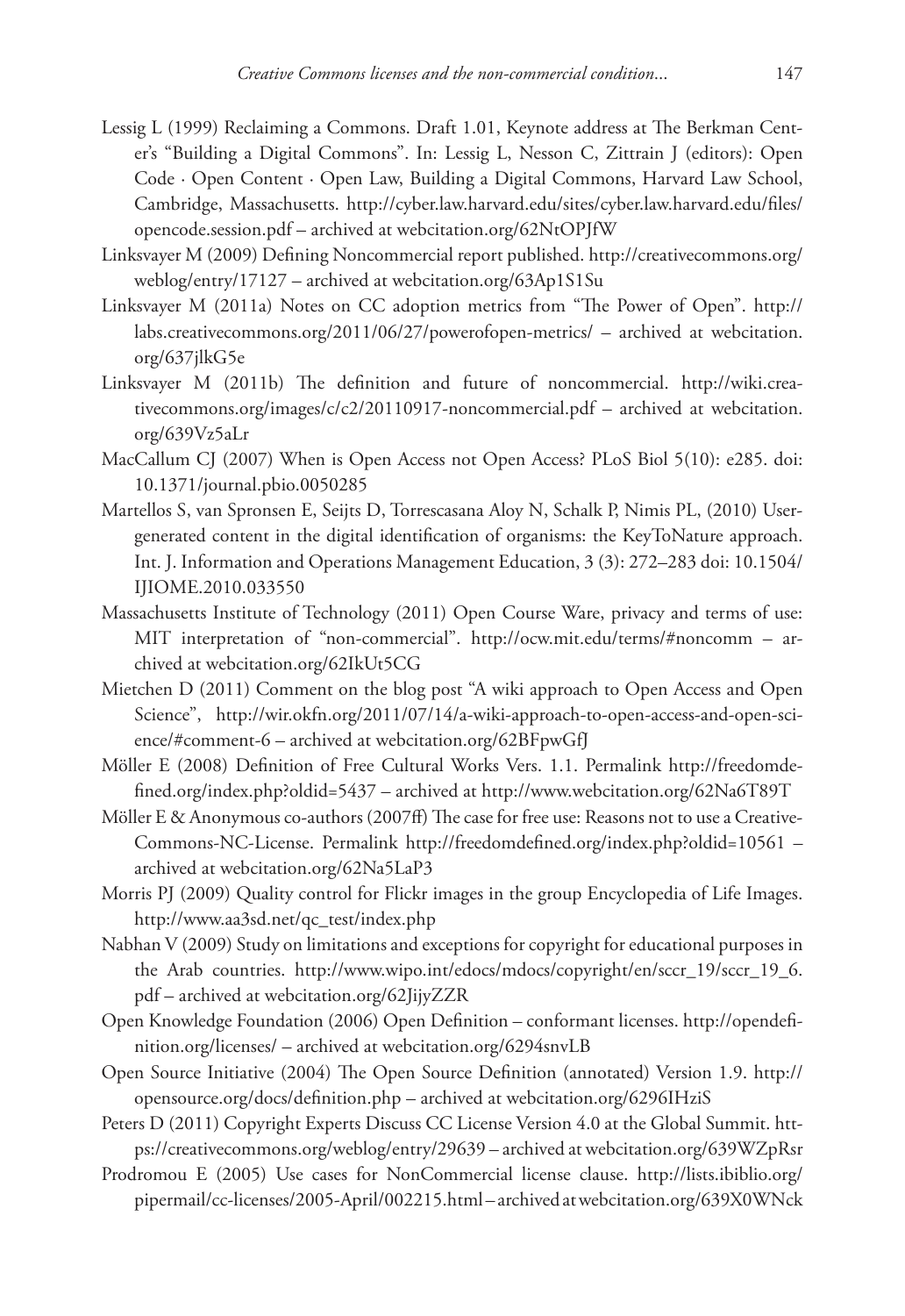- Rutledge V (2008) Towards a better understanding of NC licenses. Connections 13 (1): 13. [col.org/SiteCollectionDocuments/Connections\\_FEB2008.pdf](col.org/SiteCollectionDocuments/Connections_FEB2008.pdf) and [col.org/](col.org/news/Connections/2008feb/Pages/fairComment.aspx) [news/Connections/2008feb/Pages/fairComment.aspx](col.org/news/Connections/2008feb/Pages/fairComment.aspx) – archived at [webcitation.](webcitation.org/62JZrDOBC) [org/62JZrDOBC](webcitation.org/62JZrDOBC)
- Science Commons (2011) Protocol for implementing open access data. [http://sciencecom](http://sciencecommons.org/projects/publishing/open-access-data-protocol)[mons.org/projects/publishing/open-access-data-protocol](http://sciencecommons.org/projects/publishing/open-access-data-protocol)/ – archived at [webcitation.](webcitation.org/62fZlJ7nY) [org/62fZlJ7nY](webcitation.org/62fZlJ7nY)
- Seng D (2009) WIPO study on the copyright exceptions for the benefit of educational activities for Asia and Australia. [http://www.wipo.int/edocs/mdocs/copyright/en/sccr\\_19/](http://www.wipo.int/edocs/mdocs/copyright/en/sccr_19/sccr_19_7.pdf) [sccr\\_19\\_7.pdf](http://www.wipo.int/edocs/mdocs/copyright/en/sccr_19/sccr_19_7.pdf) – archived at<webcitation.org/62JiiIIBn>
- Smith VS, Rycroft SD, Brake I, Scott B, Baker E, Livermore L, Blagoderov V, Roberts D (2011) Scratchpads 2.0: a Virtual Research Environment supporting scholarly collaboration, communication and data publication in biodiversity science. In: Smith V, Penev L (Eds) e-Infrastructures for data publishing in biodiversity science. ZooKeys 150: 53–70. [doi: 10.3897/zookeys.150.2193](http://dx.doi.org/10.3897/zookeys.150.2193)
- Smith VS, Rycroft SD, Harman KT, Scott B, Roberts D (2009) Scratchpads: a data-publishing framework to build, share and manage information on the diversity of life. BMC Bioinformatics. 2009, 10 (Suppl 14): S6 [doi: 10.1186/1471-2105-10-S14-S6](http://dx.doi.org/10.1186/1471-2105-10-S14-S6). http://www. b[iomedcentral.com/1471-2105/10/S14/S6](http://www.biomedcentral.com/1471-2105/10/S14/S6)
- Smith VS (2011) ViBRANT virtual biodiversity: Creative Commons Non-Commercial licences. <http://vbrant.eu/content/creative-commons-non-commercial-licences>– archived at<webcitation.org/62Ng8tIuS>
- Suber P (2004-2010) Open Access overview. [http://www.earlham.edu/~peters/fos/overview.](http://www.earlham.edu/~peters/fos/overview.htm) [htm](http://www.earlham.edu/~peters/fos/overview.htm) – archived at <webcitation.org/62BFuimPI>
- Swan A (2010) The open access citation advantage: studies and results to date (preprint) [http://](http://eprints.ecs.soton.ac.uk/18516) [eprints.ecs.soton.ac.uk/18516/](http://eprints.ecs.soton.ac.uk/18516) – archived at<webcitation.org/6294snvLK>
- Tribunal de première instance de Nivelles (2009) Cause no. 09-1684-A. [http://www.turre.com/](http://www.turre.com/wp-content/uploads/2010-10-26-D<00E9>cision-trib.-Nivelles-Lich<00F4>dmapwa.pdf) [wp-content/uploads/2010-10-26-Décision-trib.-Nivelles-Lichôdmapwa.pdf](http://www.turre.com/wp-content/uploads/2010-10-26-D<00E9>cision-trib.-Nivelles-Lich<00F4>dmapwa.pdf) [Belgium] – archived at <webcitation.org/6296ABsmS>
- Ung V, Dubus G, Zaragüeta-Bagils R, Vignes Lebbe R (2010) Xper²: introducing e-taxonomy. Bioinformatics 26 (5), 703-704. [http://bioinformatics.oxfordjournals.org/cgi/reprint/bt](http://bioinformatics.oxfordjournals.org/cgi/reprint/btp715v1.pdf)[p715v1.pdf](http://bioinformatics.oxfordjournals.org/cgi/reprint/btp715v1.pdf) – archived at <webcitation.org/62fUFOGK0>
- U.S. National Library of Medicine (2011a) PMC. <http://www.ncbi.nlm.nih.gov/pmc>/ archived at <webcitation.org/6294snvLS>
- U.S. National Library of Medicine (2011b) PMC Open Access Subset. [http://www.ncbi.nlm.](http://www.ncbi.nlm.nih.gov/pmc/tools/openftlist) [nih.gov/pmc/tools/openftlist](http://www.ncbi.nlm.nih.gov/pmc/tools/openftlist)/ – archived at <webcitation.org/6294snvLb>
- van Spronsen E, Martellos S, Seijts D, Schalk P, Nimis PL (2010) Modifiable digital identification keys. In: Nimis PL, Vignes Lebbe R (eds) Tools for identifying biodiversity: Progress and problems. ISBN 978-88-8303-295-0, Trieste, 127-131. [http://www.openstarts.units.](http://www.openstarts.units.it/dspace/bitstream/10077/3762/1/van%20Sprosen%20et%20al,%20bioidentify.pdf) [it/dspace/bitstream/10077/3762/1/van%20Sprosen%20et%20al,%20bioidentify.pdf](http://www.openstarts.units.it/dspace/bitstream/10077/3762/1/van%20Sprosen%20et%20al,%20bioidentify.pdf) – archived at <webcitation.org/62fUVPw4x>